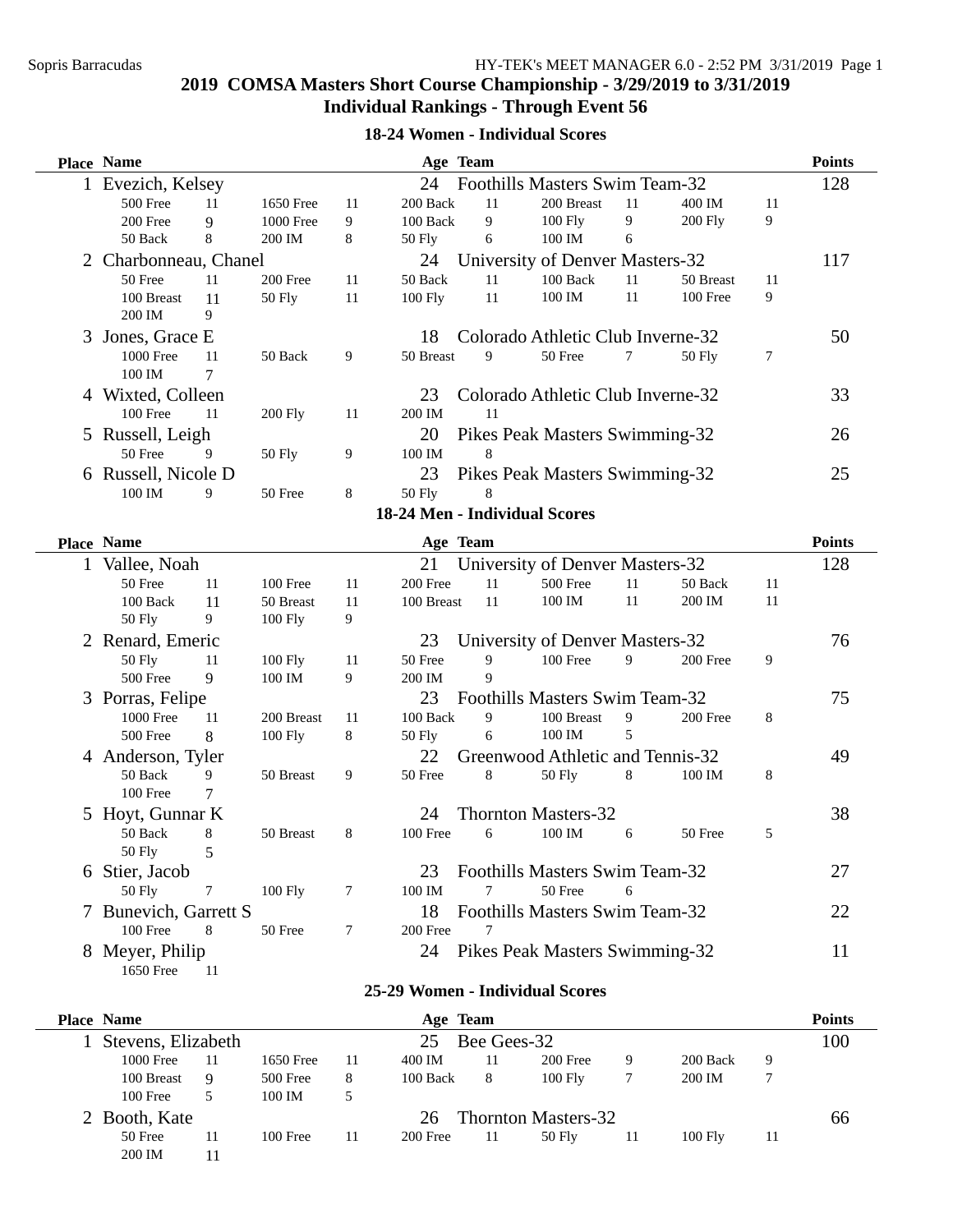| 3 Finch, Melanie<br><b>Boulder Aquatic Masters-32</b><br>28 |                        |      |            |    |            |         |                                    |   |        |   | 41 |
|-------------------------------------------------------------|------------------------|------|------------|----|------------|---------|------------------------------------|---|--------|---|----|
|                                                             | $100$ Fly              | 9    | 50 Free    | 8  | 100 Free   | 8       | 50 Fly                             | 8 | 100 IM | 8 |    |
|                                                             | 4 Wahl, Danielle R     |      |            |    | 26         |         | Greenwood Athletic and Tennis-32   |   |        |   | 40 |
|                                                             | 500 Free               | 11   | 200 Back   | 11 | 100 Free   | 9       | 50 Breast                          | 9 |        |   |    |
|                                                             | 5 Biggs, Brittany      |      |            |    | 29         |         | Colorado Masters Swimming-32       |   |        |   | 38 |
|                                                             | $100$ Back             | 11   | 50 Free    | 9  | 50 Fly     | 9       | 100 IM                             |   |        |   |    |
|                                                             | 6 Bahl, Rachel         |      |            |    | 29         |         | Foothills Masters Swim Team-32     |   |        |   | 36 |
|                                                             | 50 Back                | -11  | 50 Breast  | 7  | 50 Free    | 6       | 50 Fly                             | 6 | 100 IM | 6 |    |
|                                                             | 7 Paknys, Storrie      |      |            |    | 26         |         | Pikes Peak Masters Swimming-32     |   |        |   | 33 |
|                                                             | 50 Breast              | - 11 | 100 Breast | 11 | 100 IM     | 11      |                                    |   |        |   |    |
|                                                             | 8 Kjelden, Stacie      |      |            |    | 27         |         | University of Denver Masters-32    |   |        |   | 24 |
|                                                             | 100 Back               | 9    | 200 IM     | 8  | 100 IM     | 7       |                                    |   |        |   |    |
|                                                             | 9 Toscano, Chloe       |      |            |    | 25         | Uc32-32 |                                    |   |        |   | 22 |
|                                                             | $100$ Fly              | 8    | 50 Free    | 7  | 50 Fly     | 7       |                                    |   |        |   |    |
|                                                             | 10 Lajeunesse, Brianna |      |            |    | 25         |         | University of Denver Masters-32    |   |        |   | 19 |
|                                                             | 50 Breast              | 8    | 100 Free   | 6  | 50 Free    | 5       |                                    |   |        |   |    |
|                                                             | 11 Brown, Jordan       |      |            |    | 26         |         | <b>Team Sopris Masters-32</b>      |   |        |   | 18 |
|                                                             | 500 Free               | 9    | 200 IM     | 9  |            |         |                                    |   |        |   |    |
|                                                             | 12 Edwards, Diana M    |      |            |    | 28         |         | <b>Aurora Masters Swim Club-32</b> |   |        |   | 16 |
|                                                             | 1650 Free              | 9    | 500 Free   | 7  |            |         |                                    |   |        |   |    |
|                                                             | 13 Pihl, Tracy         |      |            |    | 28         |         | Team Sopris Masters-32             |   |        |   | 14 |
|                                                             | 50 Breast              | 6    | 50 Free    | 4  | $100$ Free | 4       |                                    |   |        |   |    |
|                                                             | 14 Perry, Tilly        |      |            |    | 26         |         | Cherry Creek Athletic Club         |   |        |   | 7  |
|                                                             | 100 Free               | 7    |            |    |            |         |                                    |   |        |   |    |

#### **25-29 Men - Individual Scores**

|    | <b>Place Name</b>   |      |                |    |            | Age Team |                                    |   |            |   | <b>Points</b> |
|----|---------------------|------|----------------|----|------------|----------|------------------------------------|---|------------|---|---------------|
|    | 1 Pham, Minh Triet  |      |                |    | 27         |          | City of Plano Swimmers Wetcats-26  |   |            |   | 96            |
|    | 1000 Free           | 11   | 500 Free       | 9  | 1650 Free  | 9        | 100 Back                           | 9 | 200 Back   | 9 |               |
|    | $100$ Fly           | 9    | 400 IM         | 9  | 50 Back    | 8        | 200 Fly                            | 8 | 200 IM     | 8 |               |
|    | 200 Free            | 7    |                |    |            |          |                                    |   |            |   |               |
|    | 2 Ballard, Jeffrey  |      |                |    | 27         |          | Foothills Masters Swim Team-32     |   |            |   | 73            |
|    | 1650 Free           | 11   | 400 IM         | 11 | 50 Back    | 9        | 200 Fly                            | 9 | 50 Breast  | 8 |               |
|    | 50 Fly              | 8    | 50 Free        | 6  | 100 IM     | 6        | 100 Free                           | 5 |            |   |               |
|    | 3 Ruggles, Brian    |      |                |    | 25         |          | <b>Aurora Masters Swim Club-32</b> |   |            |   | 69            |
|    | $100$ Free          | 11   | 100 Breast     | 11 | $100$ Fly  | 11       | 50 Free                            | 9 | 200 Free   | 9 |               |
|    | 100 IM              | 9    | 200 IM         | 9  |            |          |                                    |   |            |   |               |
|    | 4 Donovan, Patrick  |      |                |    | 29         |          | University of Denver Masters-32    |   |            |   | 43            |
|    | 50 Back             | 11   | 50 Fly         | 9  | 50 Free    | 8        | 100 IM                             | 8 | $100$ Free | 7 |               |
|    | 5 Fulcomer, Vance   |      |                |    | 28         |          | <b>Aurora Masters Swim Club-32</b> |   |            |   | 34            |
|    | 50 Breast           | -11  | 100 Breast     | 9  | 50 Free    | 7        | 100 IM                             | 7 |            |   |               |
|    | 5 Parker, Steve     |      |                |    | 25         |          | Pikes Peak Masters Swimming-32     |   |            |   | 34            |
|    | 500 Free            | -11  | 50 Breast      | 9  | 200 Free   | 8        | 100 Free                           | 6 |            |   |               |
|    | 7 Schmuhl, Stephen  |      |                |    | 26         | Uc32-32  |                                    |   |            |   | 33            |
|    | 50 Fly              | -11  | <b>200 Fly</b> | 11 | 100 IM     | -11      |                                    |   |            |   |               |
|    | 7 Paknys, Ramunas   |      |                |    | 27         |          | Pikes Peak Masters Swimming-32     |   |            |   | 33            |
|    | 100 Back            | - 11 | 200 Back       | 11 | 200 IM     | -11      |                                    |   |            |   |               |
| 9  | Harris, William     |      |                |    | 26         |          | <b>Boulder Aquatic Masters-32</b>  |   |            |   | 31            |
|    | 50 Free             | -11  | 200 Free       | 11 | $100$ Free | 9        |                                    |   |            |   |               |
| 10 | Niebur, Christopher |      |                |    | 27         |          | <b>Cherry Creek Athletic Club</b>  |   |            |   | 8             |
|    | 100 Free            | 8    |                |    |            |          |                                    |   |            |   |               |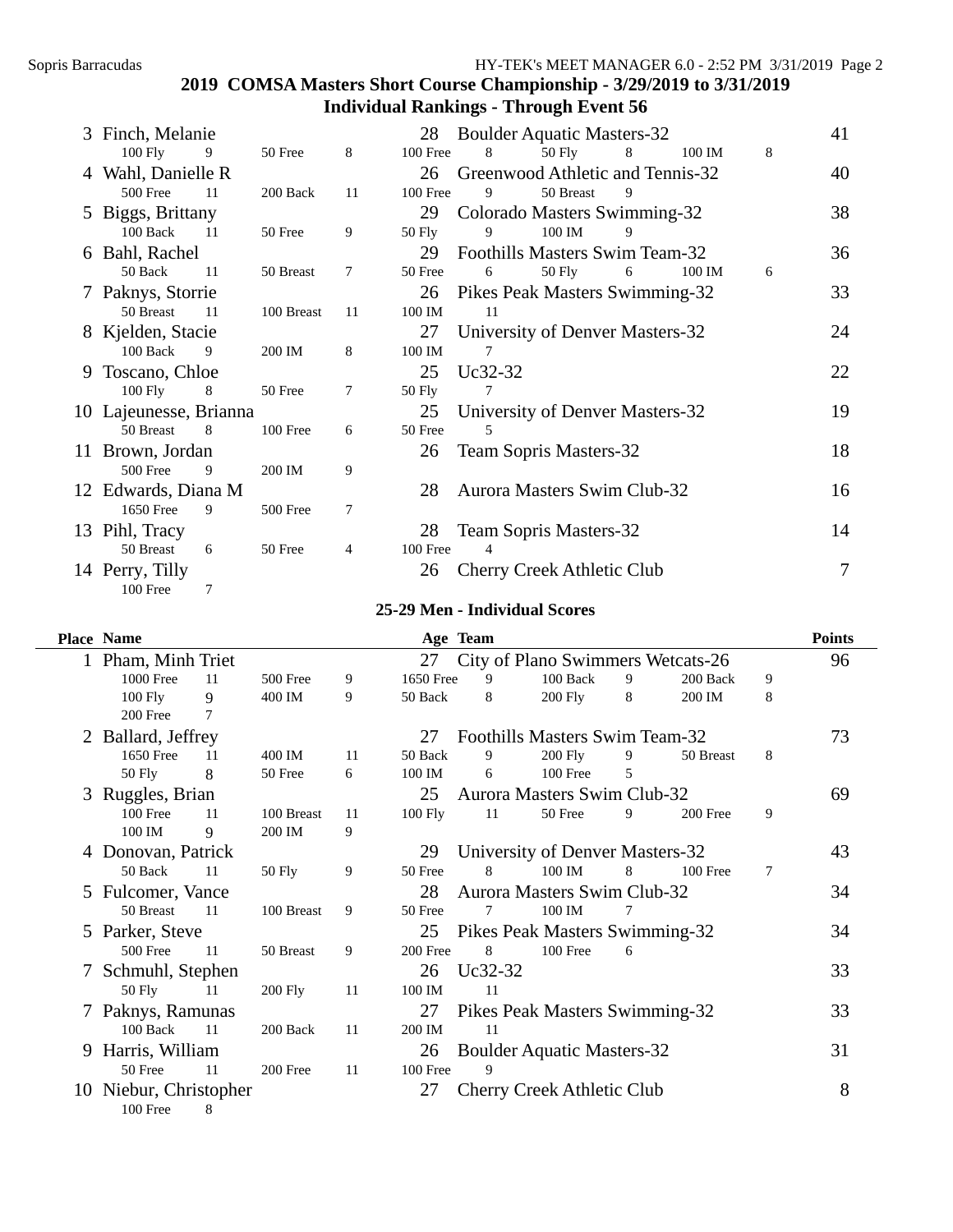### **30-34 Women - Individual Scores**

|   | Place Name           |        |            |    |           | Age Team    |                                 |    |           |    | <b>Points</b> |
|---|----------------------|--------|------------|----|-----------|-------------|---------------------------------|----|-----------|----|---------------|
|   | 1 Moss, Amanda L     |        |            |    | 34        |             | <b>Thornton Masters-32</b>      |    |           |    | 123           |
|   | 500 Free             | 11     | 1000 Free  | 11 | 1650 Free | 11          | 200 Breast                      | 11 | $200$ Fly | 11 |               |
|   | 400 IM               | 11     | 100 Back   | 9  | 200 Back  | 9           | 50 Breast                       | 9  | 200 Free  | 7  |               |
|   | 50 Back              | $\tau$ | 50 Fly     | 6  | 50 Free   | 5           | 100 IM                          | 5  |           |    |               |
|   | 2 Bortnowski, Lauren |        |            |    | 32        | Bee Gees-32 |                                 |    |           |    | 88            |
|   | 50 Free              | 11     | $100$ Free | 11 | 200 Free  | 11          | 50 Back                         | 11 | 50 Fly    | 11 |               |
|   | $100$ Fly            | 11     | 100 IM     | 11 | 200 IM    | -11         |                                 |    |           |    |               |
|   | 3 Champion, Kristy   |        |            |    | 32        |             | University of Denver Masters-32 |    |           |    | 61            |
|   | 50 Breast            | 11     | 200 IM     | 9  | 50 Back   | 8           | 50 Fly                          | 8  | 100 IM    | 8  |               |
|   | $100$ Fly            | 7      | 50 Free    | 6  | 100 Free  | 4           |                                 |    |           |    |               |
| 4 | Tien, Lauren A       |        |            |    | 33        |             | Jeffco Aquatic Masters-32       |    |           |    | 49            |
|   | 100 Back             | 11     | 200 Back   | 11 | 100 Free  | 9           | 200 Free                        | 9  | 100 IM    | 9  |               |
|   | 5 Reed, Beverly      |        |            |    | 31        |             | Pikes Peak Masters Swimming-32  |    |           |    | 48            |
|   | 50 Free              | 9      | 50 Back    | 9  | 50 Fly    | 9           | $100$ Fly                       | 8  | 100 IM    | 7  |               |
|   | 100 Free             | 6      |            |    |           |             |                                 |    |           |    |               |
| 6 | Shupe, Abigail       |        |            |    | 34        |             | Fast Masters-32                 |    |           |    | 32            |
|   | $100$ Fly            | 9      | 50 Free    | 8  | 100 Free  | 8           | 50 Fly                          | 7  |           |    |               |
|   | 7 Nichols, Kara      |        |            |    | 32        |             | University of Denver Masters-32 |    |           |    | 26            |
|   | 200 Free             | -8     | 50 Free    | 7  | 100 IM    | 6           | 100 Free                        | 5  |           |    |               |
| 8 | Pease, Jennifer      |        |            |    | 31        |             | Lafayette Masters Swimming-32   |    |           |    |               |
|   | 100 Free             | 7      |            |    |           |             |                                 |    |           |    |               |

#### **30-34 Men - Individual Scores**

| <b>Place Name</b> |    |            |    | Age Team   |         |                                  |    |          |    | <b>Points</b> |
|-------------------|----|------------|----|------------|---------|----------------------------------|----|----------|----|---------------|
| Fahey, Brian      |    |            |    |            |         | 32 Parker Masters Swim Team-32   |    |          |    | 90            |
| 50 Breast         | 11 | 100 Breast | 11 | 200 Breast | -11     | <b>200 Fly</b>                   | 11 | 400 IM   | 11 |               |
| 500 Free          | 9  | 1000 Free  | 9  | 1650 Free  | 9       | 50 Free                          | 8  |          |    |               |
| 2 Gimlin, Matt    |    |            |    | 34         |         | Lafayette Masters Swimming-32    |    |          |    | 82            |
| 50 Free           | 11 | $100$ Free | 11 | 200 Free   | 11      | 50 Back                          | 11 | $50$ Fly | 11 |               |
| 50 Breast         | 9  | $100$ Fly  | 9  | 100 IM     | 9       |                                  |    |          |    |               |
| 3 Fahey, Sean     |    |            |    | 33         |         | Greenwood Athletic and Tennis-32 |    |          |    | 61            |
| $500$ Free        | 11 | 1000 Free  | 11 | 1650 Free  | -11     | $100$ Back                       | 11 | 50 Free  | 9  |               |
| 100 IM            | 8  |            |    |            |         |                                  |    |          |    |               |
| 4 Robbins, Arion  |    |            |    | 34         |         | Greenwood Athletic and Tennis-32 |    |          |    | 22            |
| 100 Fly           | 11 | 100 IM     | 11 |            |         |                                  |    |          |    |               |
| Vargo, Timothy J  |    |            |    | 30         | Uc32-32 |                                  |    |          |    | 20            |
| 200 IM            | 11 | 100 Free   | 9  |            |         |                                  |    |          |    |               |

### **35-39 Women - Individual Scores**

| <b>Place Name</b>                                          |                       |            |    | Age Team   |             |           |    |            |    | <b>Points</b> |
|------------------------------------------------------------|-----------------------|------------|----|------------|-------------|-----------|----|------------|----|---------------|
| Lincoln, Laura Beth                                        |                       |            |    | 35         | Bee Gees-32 |           |    |            |    | 111           |
| $200$ Fly                                                  | 11                    | 400 IM     | 11 | 200 Back   | 9           | $100$ Fly | 9  | 500 Free   | 8  |               |
| 1650 Free                                                  | 8                     | 100 Breast | 8  | 200 Breast | 8           | 200 IM    | 8  | $200$ Free |    |               |
| 1000 Free                                                  |                       | $100$ Back | 7  | $50$ Fly   | 6           | 100 Free  | 4  |            |    |               |
| 2 Linke, Lyndsey                                           | Fast Masters-32<br>38 |            |    |            |             |           |    |            | 84 |               |
| 50 Back                                                    | 11                    | $100$ Back | 11 | 50 Breast  | -11         | $50$ Fly  | 11 | 100 IM     | 11 |               |
| 200 IM                                                     | 11                    | 50 Free    | 9  | $100$ Free | 9           |           |    |            |    |               |
| 3 Hovey, Brianne<br>Greenwood Athletic and Tennis-32<br>39 |                       |            |    |            |             |           |    | 83         |    |               |
| 500 Free                                                   | 9                     | 100 Breast | 9  | 200 Breast | 9           | 200 IM    | 9  | 200 Free   | 8  |               |
| 1000 Free                                                  | 8                     | 50 Breast  |    | 50 Fly     | 7           | 50 Free   | 6  | 100 IM     | 6  |               |
| 100F                                                       |                       |            |    |            |             |           |    |            |    |               |

100 Free 5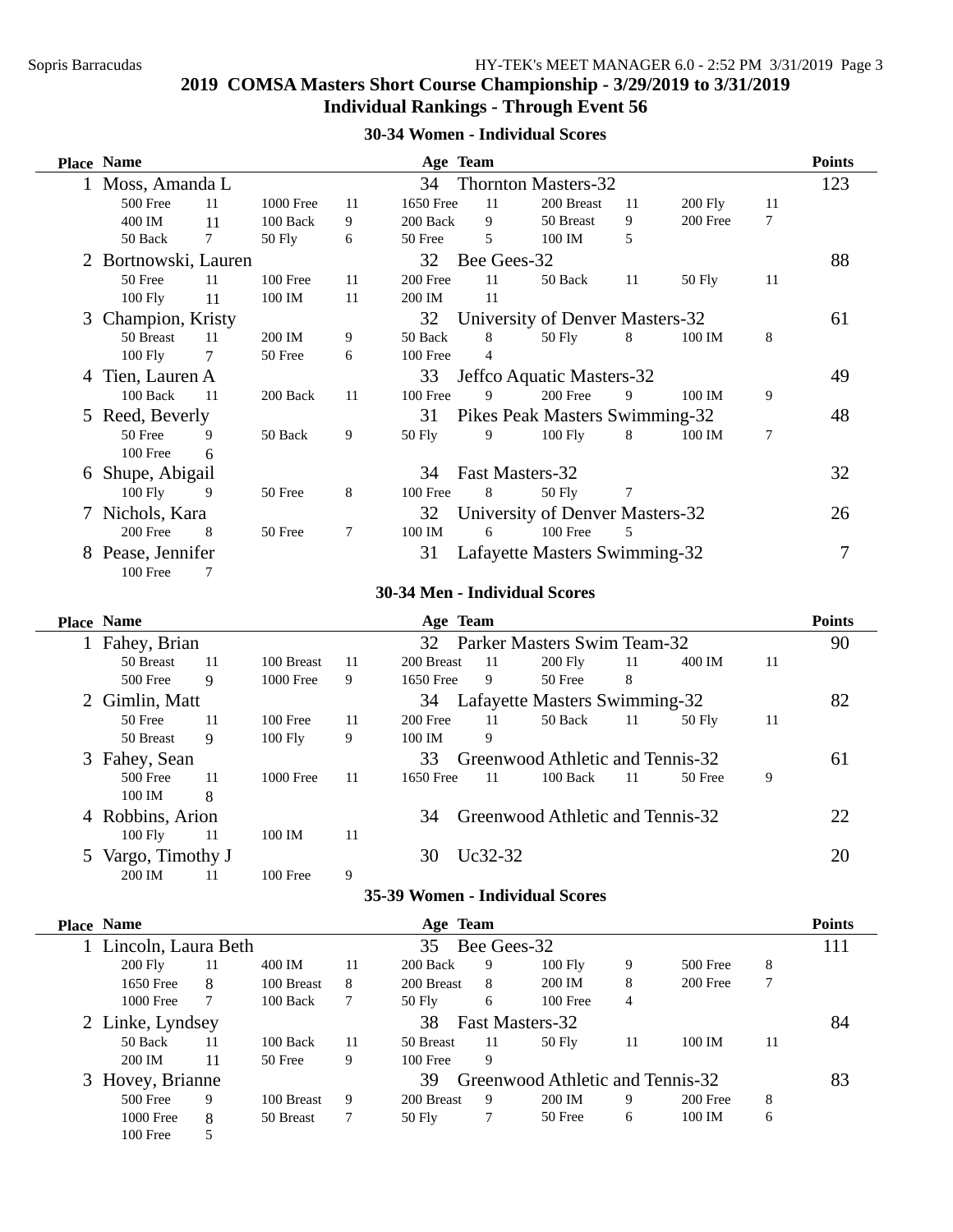|     | 4 Gibbons, Chelsea | Jeffco Aquatic Masters-32<br>35 |            |    |           |              |                                       |   |           | 78 |    |
|-----|--------------------|---------------------------------|------------|----|-----------|--------------|---------------------------------------|---|-----------|----|----|
|     | 100 Breast         | -11                             | 200 Breast | 11 | 200 Free  | 9            | 1000 Free                             | 9 | 50 Breast | 9  |    |
|     | 50 Free            | 8                               | 100 IM     | 8  | 50 Back   | 7            | 100 Free                              | 6 |           |    |    |
|     | 5 Jones, Elizabeth |                                 |            |    | 35        |              | <b>Aurora Masters Swim Club-32</b>    |   |           |    | 63 |
|     | 50 Free            | 11                              | 50 Back    | 9  | 100 Back  | 9            | $50$ Fly                              | 9 | 100 IM    | 9  |    |
|     | 100 Free           | 8                               | 50 Breast  | 8  |           |              |                                       |   |           |    |    |
|     | 6 Abell, Amanda K  |                                 |            |    | 37        |              | Greenwood Athletic and Tennis-32      |   |           |    | 56 |
|     | 200 Back           | -11                             | 50 Back    | 8  | 100 Back  | 8            | 50 Fly                                | 8 | 50 Free   | 7  |    |
|     | 100 Free           | 7                               | 100 IM     | 7  |           |              |                                       |   |           |    |    |
|     | 7 Dorweiler, Katey |                                 |            |    | 35        | $Crazy 8-32$ |                                       |   |           |    | 31 |
|     | 500 Free           | -11                             | $100$ Fly  | 11 | 1650 Free | 9            |                                       |   |           |    |    |
|     | 8 Hendrick, Heidi  |                                 |            |    | 37        |              | University of Denver Masters-32       |   |           |    | 22 |
|     | 100 Free           | -11                             | 200 Free   | 11 |           |              |                                       |   |           |    |    |
| 8   | Walsh, Maggie      |                                 |            |    | 36        |              | <b>Foothills Masters Swim Team-32</b> |   |           |    | 22 |
|     | 1000 Free          | -11                             | 1650 Free  | 11 |           |              |                                       |   |           |    |    |
| 10- | Willey, Briana D   |                                 |            |    | 35        | Bee Gees-32  |                                       |   |           |    | 19 |
|     | 200 Free           | 6                               | 50 Free    | 5  | 50 Fly    | 5            | 100 Free                              | 3 |           |    |    |
|     |                    |                                 |            |    |           |              | 35-39 Men - Individual Scores         |   |           |    |    |

|   | <b>Place Name</b>      |    |                  |    | Age Team        |                |                                   |    |                |    | <b>Points</b> |
|---|------------------------|----|------------------|----|-----------------|----------------|-----------------------------------|----|----------------|----|---------------|
|   | Batchelder, John       |    |                  |    | 38              |                | Greenwood Athletic and Tennis-32  |    |                |    | 136           |
|   | 500 Free               | 11 | <b>1000 Free</b> | 11 | 1650 Free       | 11             | 200 Back                          | 11 | <b>100 Fly</b> | 11 |               |
|   | 200 Fly                | 11 | 200 IM           | 11 | 400 IM          | 11             | 200 Free                          | 9  | 100 Back       | 9  |               |
|   | 100 Free               | 8  | 200 Breast       | 8  | 100 IM          | 8              | 100 Breast                        | 6  |                |    |               |
|   | 2 Bergford, Brian      |    |                  |    | 37              |                | <b>Thornton Masters-32</b>        |    |                |    | 92            |
|   | 100 Back               | 11 | 50 Back          | 9  | 200 Back        | 9              | 200 Breast                        | 9  | 100 Fly        | 9  |               |
|   | 200 IM                 | 9  | 50 Breast        | 8  | 50 Free         | $\tau$         | 100 Free                          | 7  | 100 Breast     | 7  |               |
|   | 100 IM                 | 7  |                  |    |                 |                |                                   |    |                |    |               |
|   | 3 Clark, Steve         |    |                  |    | 35              |                | <b>Thornton Masters-32</b>        |    |                |    | 74            |
|   | <b>1000 Free</b>       | 9  | 1650 Free        | 9  | <b>200 Fly</b>  | 9              | 400 IM                            | 9  | 200 Free       | 8  |               |
|   | 200 Back               | 8  | 200 IM           | 8  | <b>500 Free</b> | 7              | 200 Breast                        | 7  |                |    |               |
|   | 4 Nelson, Mark         |    |                  |    | 37              |                | Colorado Athletic Club Inverne-32 |    |                |    | 58            |
|   | 50 Fly                 | 11 | 1650 Free        | 8  | 400 IM          | 8              | 50 Back                           | 7  | 50 Breast      | 7  |               |
|   | 50 Free                | 6  | 500 Free         | 6  | 100 IM          | $\overline{5}$ |                                   |    |                |    |               |
|   | 5 Lang, Elliot         |    |                  |    | 36              |                | University of Denver Masters-32   |    |                |    | 45            |
|   | 50 Back                | 11 | 50 Breast        | 9  | 100 IM          | 9              | 50 Free                           | 8  | 100 Breast     | 8  |               |
| 6 | Trinidad, Reuben       |    |                  |    | 39              |                | Pikes Peak Masters Swimming-32    |    |                |    | 44            |
|   | 50 Free                | 11 | 100 Breast       | 11 | 200 Breast      | 11             | 100 IM                            | 11 |                |    |               |
|   | Castor, Jimmy          |    |                  |    | 38              |                | University of Denver Masters-32   |    |                |    | 38            |
|   | 100 Free               | 11 | 200 Free         | 11 | 500 Free        | 8              | 50 Back                           | 8  |                |    |               |
| 8 | Koob, David            |    |                  |    | 37              |                | Lafayette Masters Swimming-32     |    |                |    | 20            |
|   | 50 Breast              | 11 | 100 Breast       | 9  |                 |                |                                   |    |                |    |               |
|   | Jorgensen, Christopher |    |                  |    | 38              |                | <b>Csst Masters-32</b>            |    |                |    | 18            |
|   | $100$ Free             | 9  | 500 Free         | 9  |                 |                |                                   |    |                |    |               |
|   | 10 Anderson, Brad      |    |                  |    | 36              |                | Greenwood Athletic and Tennis-32  |    |                |    | 15            |
|   | 50 Free                | 9  | 100 IM           | 6  |                 |                |                                   |    |                |    |               |
|   | 11 Lewis, Jamal        |    |                  |    | 37              |                | Colorado Athletic Club Inverne-32 |    |                |    | 5             |
|   | 50 Free                | 5  |                  |    |                 |                |                                   |    |                |    |               |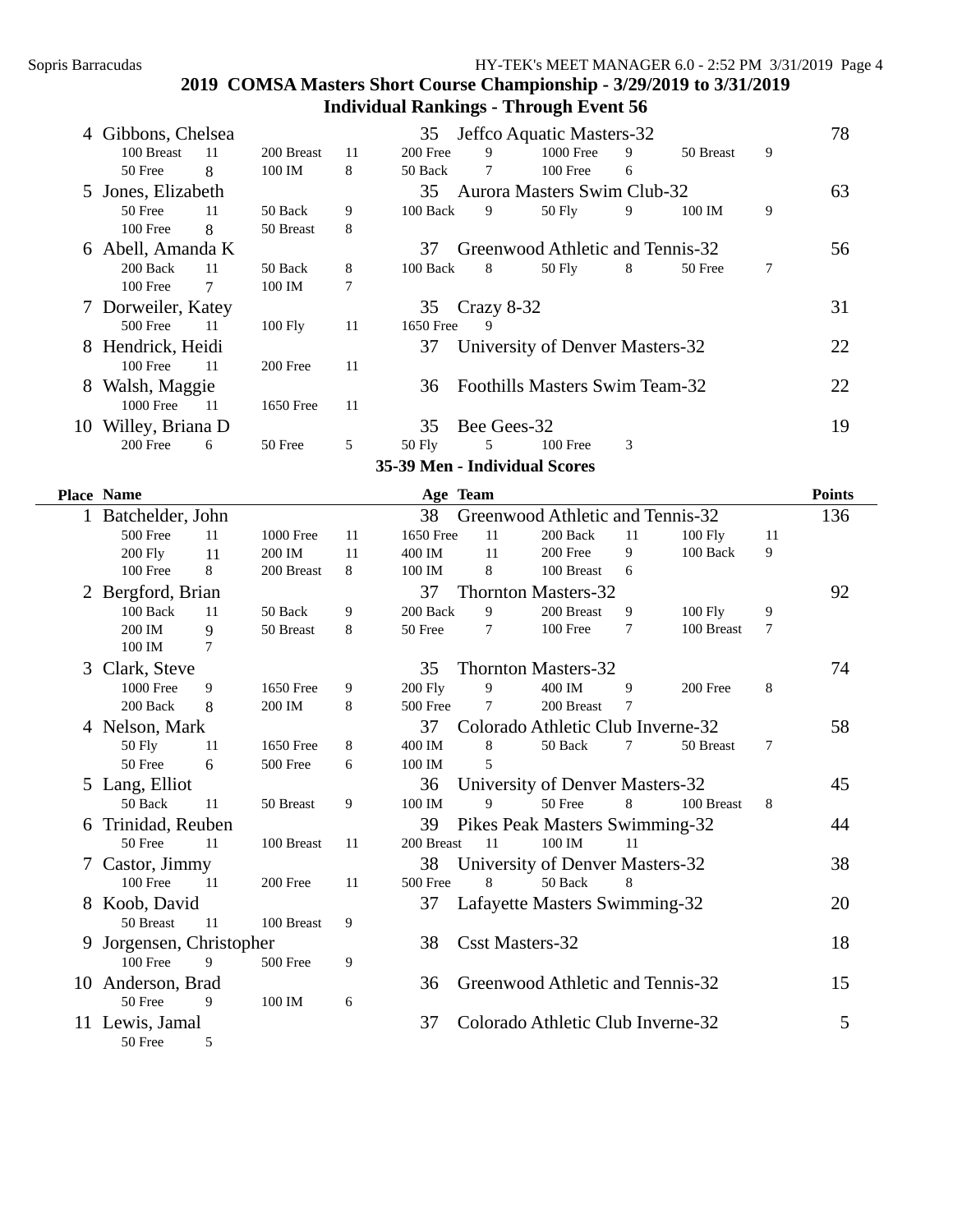# **40-44 Women - Individual Scores**

|   | <b>Place Name</b>                          |                |                  |              |                  | Age Team        |                                    |                |            |              | <b>Points</b> |
|---|--------------------------------------------|----------------|------------------|--------------|------------------|-----------------|------------------------------------|----------------|------------|--------------|---------------|
|   | 1 Pitcher, Stacey<br>40<br>Fast Masters-32 |                |                  |              |                  |                 |                                    |                |            |              | 99            |
|   | 1000 Free                                  | 11             | <b>50 Fly</b>    | 11           | <b>200 Fly</b>   | 11              | 50 Free                            | 9              | 500 Free   | 9            |               |
|   | 50 Back                                    | 9              | 100 Back         | 9            | 100 Fly          | 9               | $100\ \mathrm{IM}$                 | 8              | 100 Free   | 7            |               |
|   | 50 Breast                                  | 6              |                  |              |                  |                 |                                    |                |            |              |               |
|   | 1 Glenn, Katie                             |                |                  |              | 42               |                 | Off Piste Aquatics-32              |                |            |              | 99            |
|   | 50 Free                                    | 11             | 100 Free         | 11           | 200 Free         | 11              | 500 Free                           | 11             | 50 Breast  | 11           |               |
|   | 100 Breast                                 | 11             | 200 Breast       | 11           | 100 IM           | 11              | 200 IM                             | 11             |            |              |               |
|   | 3 Haskett, Stephanie                       |                |                  |              | 43               | Bee Gees-32     |                                    |                |            |              | 84            |
|   | 200 Back                                   | 9              | 100 Fly          | 8            | <b>200 Fly</b>   | $\bf 8$         | 100 Breast                         | 7              | 200 Breast | 7            |               |
|   | 400 IM                                     | $\tau$         | 1000 Free        | 6            | 200 Free         | 5               | 1650 Free                          | 5              | 50 Back    | 5            |               |
|   | 200 IM                                     | 5              | 500 Free         | 4            | <b>50 Fly</b>    | $\overline{4}$  | 100 IM                             | $\overline{4}$ |            |              |               |
|   | 4 Lee, Jodi                                |                |                  |              | 41               |                 | Jeffco Aquatic Masters-32          |                |            |              | 83            |
|   | $100$ Fly                                  | 11             | 400 IM           | 11           | 50 Breast        | 9               | 100 Breast                         | 9              | 200 Breast | 9            |               |
|   | 100 IM                                     | 9              | 200 IM           | 9            | 100 Free         | 8               | 50 Back                            | 8              |            |              |               |
|   | 5 Shoemaker, Laura                         |                |                  |              | 43               | Fast Masters-32 |                                    |                |            |              | 58            |
|   | 1650 Free                                  | 9              | <b>200 Fly</b>   | 9            | 400 IM           | 9               | 50 Free                            | 7              | 50 Back    | 7            |               |
|   | 50 Breast                                  | 7              | <b>50 Fly</b>    | 5            | 100 IM           | 5               |                                    |                |            |              |               |
|   | 6 Johnson, Bernie                          |                |                  |              | 40               |                 | Jeffco Aquatic Masters-32          |                |            |              | 55            |
|   | 50 Back                                    | 11             | 100 Back         | 11           | 200 Back         | 11              | 50 Fly                             | 9              | 200 IM     | 7            |               |
|   | 100 IM                                     | 6              |                  |              |                  |                 |                                    |                |            |              |               |
|   | 7 O'Connell, Fontaine                      |                |                  |              | 44               |                 | Colorado Masters Swimming-32       |                |            |              | 54            |
|   | 200 Free                                   | 9              | <b>1000 Free</b> | 9            | 1650 Free        | 8               | 400 IM                             | 8              | 100 Back   | 7            |               |
|   | <b>200 Fly</b>                             | 7              | 500 Free         | 6            |                  |                 |                                    |                |            |              |               |
| 8 | Joslin, Becky                              |                |                  |              | 42               |                 | <b>Team Sopris Masters-32</b>      |                |            |              | 53            |
|   | 100 Back                                   | 8              | 200 Breast       | 8            | <b>50 Fly</b>    | 8               | 50 Free                            | 6              | 100 Free   | 6            |               |
|   | 200 Free                                   | 6              | 200 IM           | 6            | 500 Free         | 5               |                                    |                |            |              |               |
| 9 | Soto, Sandra M                             |                |                  |              | 44               |                 | <b>Thornton Masters-32</b>         |                |            |              | 42            |
|   | 100 Breast                                 | 6              | 1000 Free        | 5            | 200 Breast       | 5               | <b>200 Fly</b>                     | 5              | 400 IM     | 5            |               |
|   | 200 Free                                   | 3              | 1650 Free        | 3            | 100 IM           | 3               | 50 Free                            | $\overline{c}$ | 500 Free   | $\mathbf{2}$ |               |
|   | <b>50 Fly</b>                              | $\overline{c}$ | 200 IM           | $\mathbf{1}$ |                  |                 |                                    |                |            |              |               |
|   | 10 Vitcenda, Jessica                       |                |                  |              | 42               |                 | Greenwood Athletic and Tennis-32   |                |            |              | 40            |
|   | 200 Free                                   | 8              | 500 Free         | 8            | <b>1000 Free</b> | 8               | 1650 Free                          | 7              | 50 Breast  | 5            |               |
|   | 100 Free                                   | $\overline{4}$ |                  |              |                  |                 |                                    |                |            |              |               |
|   | 11 Fostvedt, Alishia                       |                |                  |              | 42               |                 | <b>Aurora Masters Swim Club-32</b> |                |            |              | 36            |
|   | 50 Free                                    | 8              | 50 Breast        | 8            | 50 Fly           | 7               | 100 IM                             | 7              | 50 Back    | 6            |               |
|   | 12 Castellano, Sara                        |                |                  |              |                  |                 | 42 Lafayette Masters Swimming-32   |                |            |              | 35            |
|   | 200 Free                                   | 7              | 500 Free         | 7            | 1000 Free        | 7               | 1650 Free                          | 6              | 100 Free   | 5            |               |
|   | 50 Breast                                  | 3              |                  |              |                  |                 |                                    |                |            |              |               |
|   | 13 Bailey, Christine                       |                |                  |              | 44               |                 | Team Sopris Masters-32             |                |            |              | 28            |
|   | 200 Back                                   | 8              | 100 Back         | 6            | 200 Free         | 4               | 50 Back                            | 4              | 50 Free    | 3            |               |
|   | 100 Free                                   | 3              |                  |              |                  |                 |                                    |                |            |              |               |
|   | 14 Greenleaf, Kristin                      |                |                  |              | 40               |                 | Aurora Masters Swim Club-32        |                |            |              | 23            |
|   | <b>200 Fly</b>                             | 6              | 400 IM           | 6            | 50 Fly           | 3               | 1650 Free                          | 2              | 50 Breast  | 2            |               |
|   | $100\ \mathrm{IM}$                         | 2              | 50 Free          | 1            | 50 Back          | 1               |                                    |                |            |              |               |
|   | 15 Wimmer, Hilary                          |                |                  |              | 40               | Bee Gees-32     |                                    |                |            |              | 18            |
|   | 100 Breast                                 | 8              | 200 Breast       | 6            | 50 Free          | 4               |                                    |                |            |              |               |
|   | 15 Despain, Christina                      |                |                  |              | 41               |                 | Aurora Masters Swim Club-32        |                |            |              | 18            |
|   | 50 Fly                                     | 6              | 50 Free          | 5            | 50 Breast        | $\overline{4}$  | 50 Back                            | 3              |            |              |               |
|   | 17 Barr, Lindsay                           |                |                  |              | 41               |                 | <b>Highlands Ranch Masters</b>     |                |            |              | 17            |
|   | 100 Free                                   | 9              | 200 IM           | 8            |                  |                 |                                    |                |            |              |               |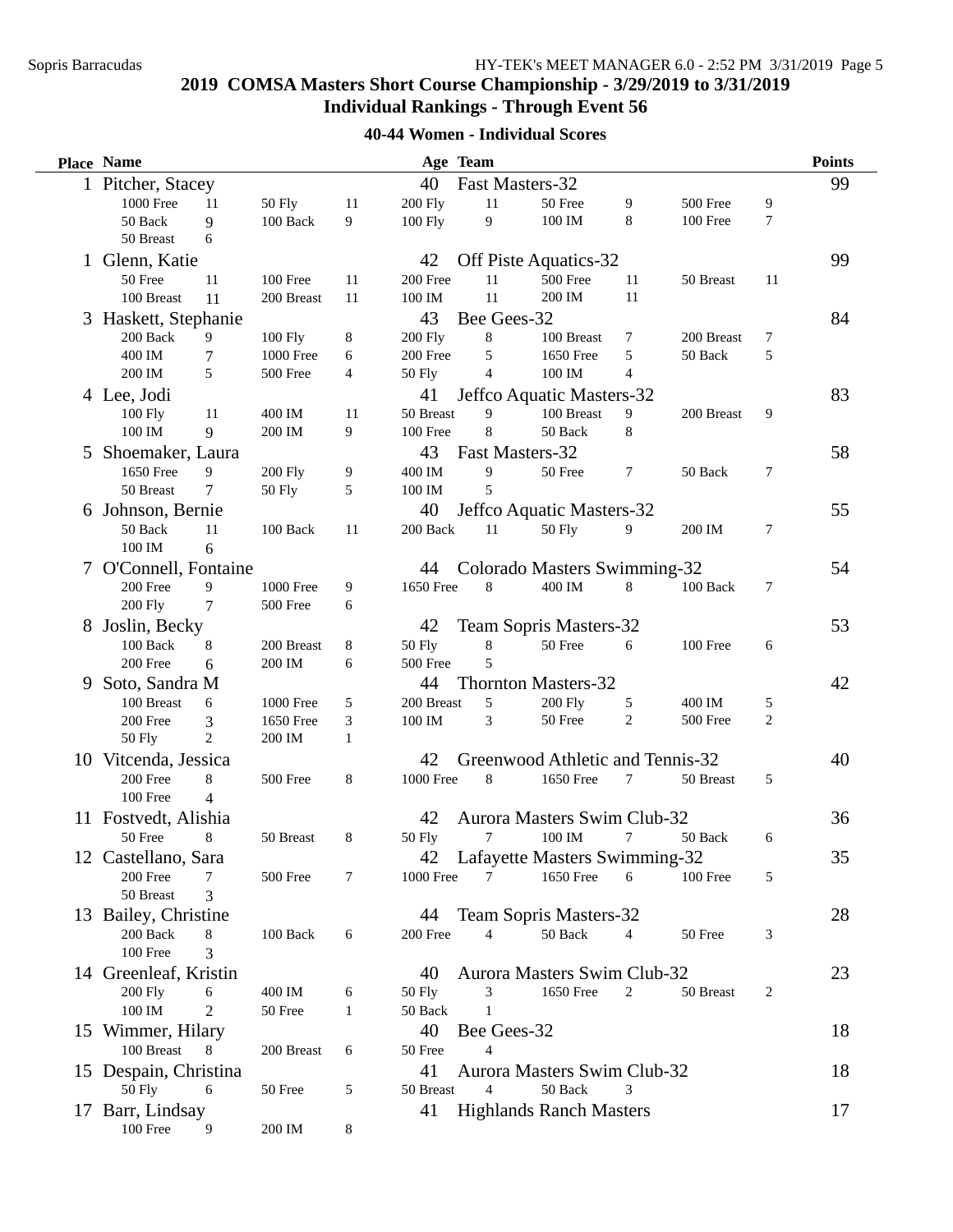| 18 Martin, Barbara   |                |        |   |          | 43 Fast Masters-32 |                                      |           | 14 |
|----------------------|----------------|--------|---|----------|--------------------|--------------------------------------|-----------|----|
| 200 Back             |                | 200 IM | 3 | 50 Back  | 2                  | $100$ Free                           | 50 Breast |    |
| 19 Dorosz, Lauren    |                |        |   |          |                    | 43 Boulder Aquatic Masters-32        |           |    |
| 1650 Free            | $\overline{4}$ | 200 IM | 4 | 500 Free |                    |                                      |           |    |
| 19 Toffolo, D'Arcy   |                |        |   |          |                    | 42 Chatfield Gravel Pond Swimmers-32 |           |    |
| 1650 Free            | 11             |        |   |          |                    |                                      |           |    |
| 21 Odorizzi, Kendall |                |        |   |          |                    | 43 Lafayette Masters Swimming-32     |           |    |
| $100$ Free           |                | 200 IM | 2 |          |                    |                                      |           |    |

#### **40-44 Men - Individual Scores**

| Place Name               |                  |                  |               | Age Team                           |                |                |           |        | <b>Points</b> |
|--------------------------|------------------|------------------|---------------|------------------------------------|----------------|----------------|-----------|--------|---------------|
| 1 Rahn, Clay             |                  |                  | 43            | University of Denver Masters-32    |                |                |           |        | 52            |
| 200 Free<br>11           | 100 Breast       | 11               | 200 Breast    | 11                                 | 500 Free       | 8              | 100 Free  | 6      |               |
| 100 IM<br>5              |                  |                  |               |                                    |                |                |           |        |               |
| 2 Cox, Michael           |                  |                  | 41            | Colorado Masters Swimming-32       |                |                |           |        | 51            |
| 1650 Free<br>11          | 200 Back         | 11               | 400 IM        | 11                                 | <b>200 Fly</b> | $\overline{9}$ | 200 IM    | 9      |               |
| 3 Nichols, Topher        |                  |                  | 44            | Greenwood Athletic and Tennis-32   |                |                |           |        | 50            |
| 200 IM<br>11             | 50 Breast        | 9                | 50 Back       | $\tau$                             | 100 Back       | $\tau$         | 100 IM    | $\tau$ |               |
| <b>50 Fly</b><br>$6\,$   | 50 Free          | 3                |               |                                    |                |                |           |        |               |
| 4 Krum, Eric             |                  |                  | 43            | Fast Masters-32                    |                |                |           |        | 49            |
| 50 Breast<br>8           | <b>200 Fly</b>   | 8                | 400 IM        | 7                                  | 1650 Free      | 6              | 100 IM    | 6      |               |
| 5<br>50 Free             | 50 Back          | 5                | <b>50 Fly</b> | $\overline{4}$                     |                |                |           |        |               |
| 5 Miller, James          |                  |                  | 41            | Greenwood Athletic and Tennis-32   |                |                |           |        | 47            |
| 50 Breast<br>11          | 100 Free         | 9                | 50 Back       | 8                                  | 100 IM         | 8              | 50 Free   | 6      |               |
| <b>50 Fly</b><br>5       |                  |                  |               |                                    |                |                |           |        |               |
| 6 Robinson, Eric         |                  |                  | 42            | Parker Masters Swim Team-32        |                |                |           |        | 44            |
| <b>200 Fly</b><br>11     | 50 Free          | 9                | 400 IM        | 9                                  | <b>50 Fly</b>  | 8              | 1650 Free | 7      |               |
| 7 Addadi, Mehdi          |                  |                  | 41            | University of Denver Masters-32    |                |                |           |        | 40            |
| 50 Free<br>11            | 50 Back          | 11               | 100 Back      | 9                                  | <b>50 Fly</b>  | 9              |           |        |               |
| 8 Saum, Brett            |                  |                  | 40            | Sea Devil Swimming Masters-10      |                |                |           |        | 35            |
| 100 Free<br>11           | 50 Back          | 9                | 100 Back      | 8                                  | 50 Free        | 7              |           |        |               |
| 9 Crosscup, Daniel       |                  |                  | 43            | Fast Masters-32                    |                |                |           |        | 33            |
| 200 Free<br>9            | 500 Free         | 9                | 1650 Free     | 8                                  | 50 Breast      | 7              |           |        |               |
| 9 O'Sullivan, Chris      |                  |                  | 44            | University of Denver Masters-32    |                |                |           |        | 33            |
| 100 Back<br>11           | <b>50 Fly</b>    | 11               | 100 IM        | 11                                 |                |                |           |        |               |
| 11 Fleischmann, Brian    |                  |                  | 40            | Pikes Peak Masters Swimming-32     |                |                |           |        | 30            |
| 500 Free<br>11           | <b>1000 Free</b> | 11               | 100 Free      | 8                                  |                |                |           |        |               |
| 12 Sottile, Domenico     |                  |                  | 41            | Uc32-32                            |                |                |           |        | 24            |
| 100 IM<br>9              | 50 Free          | $\,8\,$          | 50 Fly        | 7                                  |                |                |           |        |               |
| 13 Woods, Tadd           |                  |                  | 43            | Uc32-32                            |                |                |           |        | 23            |
| 100 Free<br>7            | 50 Back          | 6                | 100 Back      | 6                                  | 50 Free        | 4              |           |        |               |
| 14 Newbrough, Nathan     |                  |                  | 44            | Pikes Peak Masters Swimming-32     |                |                |           |        | 21            |
| 200 Free<br>8            | 50 Breast        | 5                | 100 Free      | $\overline{4}$                     | 50 Back        | 4              |           |        |               |
| 15 Chester, Justin       |                  |                  | 43            | Parker Masters Swim Team-32        |                |                |           |        | 20            |
| 100 Free<br>5            | 50 Breast        | 4                | 100 IM        | 4                                  | 50 Back        | 3              | 50 Free   | 2      |               |
| $\overline{2}$<br>50 Fly |                  |                  |               |                                    |                |                |           |        |               |
| 16 Loose, Matt           |                  |                  | 41            | Uc32-32                            |                |                |           |        | 18            |
| 50 Breast<br>6           | $100$ Free       | 3                | <b>50 Fly</b> | 3                                  | 100 IM         | 3              | 50 Back   | 2      |               |
| 50 Free<br>$\mathbf{1}$  |                  |                  |               |                                    |                |                |           |        |               |
| 17 Jones, Ryan K         |                  |                  | 42            | Colorado Athletic Club Inverne-32  |                |                |           |        | 17            |
| 1650 Free<br>9           | 400 IM           | 8                |               |                                    |                |                |           |        |               |
| 18 Despain, Matthew      |                  |                  | 40            | <b>Aurora Masters Swim Club-32</b> |                |                |           |        | 7             |
| 50 Breast<br>3           | 100 IM           | $\boldsymbol{2}$ | 50 Back       | 1                                  | <b>50 Fly</b>  | $\mathbf{1}$   |           |        |               |
|                          |                  |                  |               |                                    |                |                |           |        |               |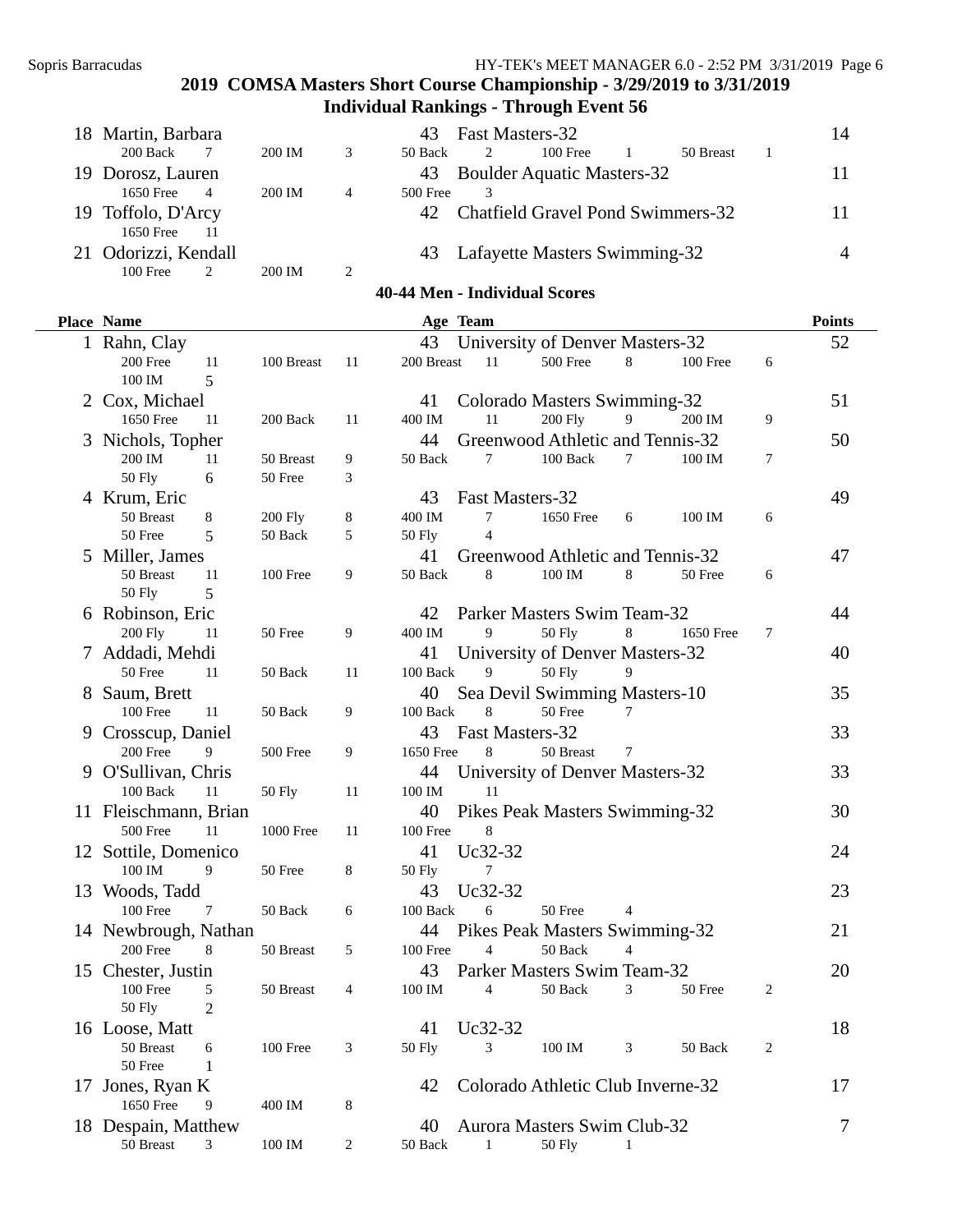# **45-49 Women - Individual Scores**

| <b>Place Name</b>          |                |               |                |               | Age Team        |                                     |                |               |                | <b>Points</b> |
|----------------------------|----------------|---------------|----------------|---------------|-----------------|-------------------------------------|----------------|---------------|----------------|---------------|
| 1 Henault, Kerry           |                |               |                | 47            |                 | <b>Thornton Masters-32</b>          |                |               |                | 86            |
| 100 Breast                 | 11             | 100 Fly       | 9              | 200 Fly       | 9               | 200 IM                              | 9              | 200 Breast    | 8              |               |
| 400 IM                     | $\,8\,$        | 100 Back      | 7              | 1000 Free     | 6               | 200 Back                            | 6              | 50 Breast     | 6              |               |
| 1650 Free                  | 5              | 50 Back       | $\overline{c}$ |               |                 |                                     |                |               |                |               |
| 2 Strong, Susan            |                |               |                | 47            | Fast Masters-32 |                                     |                |               |                | 66            |
| 100 Fly                    | 11             | 500 Free      | 9              | 100 IM        | 9               | 50 Back                             | 8              | 200 Back      | 8              |               |
| 50 Breast                  | 8              | <b>50 Fly</b> | 8              | 50 Free       | 5               |                                     |                |               |                |               |
| 3 Walkenhorst, Katie       |                |               |                | 45            |                 | Lafayette Masters Swimming-32       |                |               |                | 64            |
| 50 Free                    | 11             | 50 Back       | 11             | 100 Back      | 11              | 200 Back                            | 11             | <b>50 Fly</b> | 11             |               |
| 100 Free                   | 9              |               |                |               |                 |                                     |                |               |                |               |
| 4 Garland, Crystal         |                |               |                | 47            |                 | Greenwood Athletic and Tennis-32    |                |               |                | 49            |
| <b>1000 Free</b>           | 9              | 200 Free      | 7              | 50 Breast     | 7               | <b>50 Fly</b>                       | 7              | 100 IM        | 7              |               |
| 50 Back                    | 5              | 100 Free      | $\overline{4}$ | 50 Free       | 3               |                                     |                |               |                |               |
| 5 Kinnersley, Darcy        |                |               |                | 47            |                 | Greenwood Athletic and Tennis-32    |                |               |                | 47            |
| 100 Breast                 | 8              | 1000 Free     | 7              | 1650 Free     | 6               | 100 Back                            | 5              | 500 Free      | 4              |               |
| 50 Back                    | $\overline{4}$ | 50 Fly        | 4              | 100 IM        | $\overline{4}$  | 50 Breast                           | $\mathfrak{Z}$ | 200 Free      | $\overline{c}$ |               |
| 6 Plocek, Karina           |                |               |                | 49            | Uc32-32         |                                     |                |               |                | 46            |
| 50 Breast                  | 11             | 100 IM        | 11             | 50 Fly        | 9               | 50 Free                             | 8              | 50 Back       | 7              |               |
| 6 Early, Sarah             |                |               |                | 47            |                 | <b>Thornton Masters-32</b>          |                |               |                | 46            |
| 100 Breast                 | 9              | 200 Breast    | 9              | 100 Back      | 8               | 1650 Free                           | $\tau$         | 500 Free      | 5              |               |
| 200 Back                   | 5              | 100 IM        | 3              |               |                 |                                     |                |               |                |               |
| 8 Vidlock Granley, Kathryn |                |               |                | 48            |                 | Parker Masters Swim Team-32         |                |               |                | 42            |
| 200 Breast                 | -11            | 200 Fly       | 11             | 400 IM        | 11              | 1650 Free                           | 9              |               |                |               |
| 9 Williams, Susan          |                |               |                | 49            |                 | Foothills Masters Swim Team-32      |                |               |                | 41            |
| 200 Free                   | 11             | 500 Free      | 11             | 200 IM        | 11              | 100 Free                            | 8              |               |                |               |
| 10 Dravenstott, Laura      |                |               |                | 48            |                 | Colorado Athletic Club Inverne-32   |                |               |                | 37            |
| 100 Free                   | 11             | 50 Free       | 9              | 50 Back       | 9               | 100 IM                              | 8              |               |                |               |
| 11 Smith, Roberta L        |                |               |                | 45            |                 | Cherry Creek Athletic Club          |                |               |                | 35            |
| 1000 Free                  | 8              | 1650 Free     | 8              | 50 Breast     | 5               | 200 Free                            | $\overline{4}$ | 200 Back      | $\overline{4}$ |               |
| 500 Free                   | 3              | 50 Back       | 3              |               |                 |                                     |                |               |                |               |
| 12 Skoff, Sara             |                |               |                | 46            |                 | <b>Boulder Aquatic Masters-32</b>   |                |               |                | 33            |
| 1000 Free                  | 11             | 200 Free      | 8              | 500 Free      | 8               | 100 Free                            | 6              |               |                |               |
| 12 Batizy-Morley, Julianna |                |               |                | 48            |                 | Colorado Masters Swimming-32        |                |               |                | 33            |
| 200 Free                   | 9              | 100 Back      | 9              | 200 Back      | 9               | 50 Free                             | 6              |               |                |               |
| 14 Orgill, Michelle        |                |               |                |               |                 | 47 Greenwood Athletic and Tennis-32 |                |               |                | 25            |
| 1650 Free                  | 11             | 500 Free      | 6              | 200 Free      | 5               | 100 Free                            | 2              | 100 IM        | -1             |               |
| 15 Wall, Stacey            |                |               |                | 48            |                 | Foothills Masters Swim Team-32      |                |               |                | 24            |
| 200 Back                   | 7              | 200 Free      | 6              | 50 Back       | 6               | 100 Free                            | 5              |               |                |               |
| 16 Hester, Ursula          |                |               |                | 48            |                 | <b>Boulder Aquatic Masters-32</b>   |                |               |                | 21            |
| 50 Free                    | 7              | 100 Free      | 7              | 500 Free      | 7               |                                     |                |               |                |               |
| 17 Polis, Crystal          |                |               |                | 47            | Bee Gees-32     |                                     |                |               |                | 20            |
| 400 IM                     | 9              | 50 Fly        | 5              | 100 IM        | 5               | 50 Free                             | 1              |               |                |               |
| 18 Sands, Amy              |                |               |                | 48            | Bee Gees-32     |                                     |                |               |                | 18            |
| 100 Breast                 | 7              | 100 Back      | 6              | <b>50 Fly</b> | 3               | $100\ \mathrm{IM}$                  | 2              |               |                |               |
| 19 Lipson, Christy         |                |               |                | 49            |                 | <b>Boulder Aquatic Masters-32</b>   |                |               |                | 16            |
| <b>50 Fly</b>              | 6              | 100 IM        | 6              | 50 Free       | $\overline{4}$  |                                     |                |               |                |               |
| 20 Johnston, Kenzie        |                |               |                | 47            |                 | Jeffco Aquatic Masters-32           |                |               |                | 12            |
| 50 Breast                  | 9              | 100 Free      | 3              |               |                 |                                     |                |               |                |               |
| 21 Heusch, Marina          |                |               |                | 48            |                 | Greenwood Athletic and Tennis-32    |                |               |                | 5             |
| 50 Breast                  | $\overline{4}$ | 100 Free      | $\mathbf{1}$   |               |                 |                                     |                |               |                |               |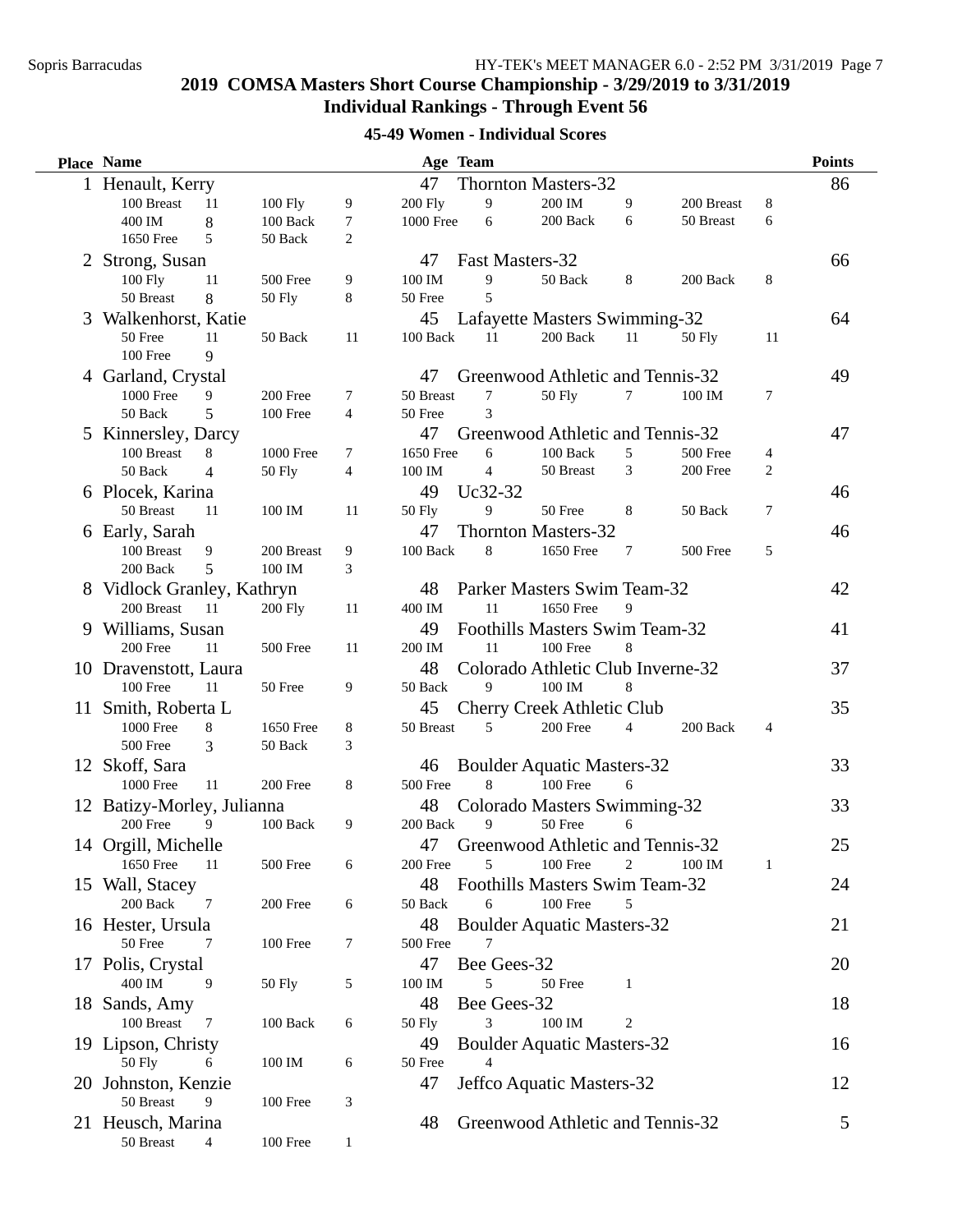| 22 Hobein, Robbie                |            | 48      | University of Denver Masters-32       |  |
|----------------------------------|------------|---------|---------------------------------------|--|
| $500$ Free                       | $200$ Free | 50 Back |                                       |  |
| 23 Coupe, IngaLisa<br>200 Free 3 |            | 49.     | <b>Foothills Masters Swim Team-32</b> |  |
| 24 Tucker, Jennifer<br>50 Free   |            | 47      | <b>Foothills Masters Swim Team-32</b> |  |

#### **45-49 Men - Individual Scores**

| Place Name                                                                                   |                      |    | Age Team                                  |                |                                                                                                   |    |                    |                | <b>Points</b>  |
|----------------------------------------------------------------------------------------------|----------------------|----|-------------------------------------------|----------------|---------------------------------------------------------------------------------------------------|----|--------------------|----------------|----------------|
| 1 Ogilby, Kayo                                                                               |                      |    | 46                                        |                | Team Sopris Masters-32                                                                            |    |                    |                | 111            |
| 100 Back<br>11                                                                               | 1000 Free            | 9  | 1650 Free                                 | 9              | 200 Back                                                                                          | 9  | 200 Breast         | 9              |                |
| 200 Fly<br>9                                                                                 | 400 IM               | 9  | 200 Free                                  | $\,8\,$        | 500 Free                                                                                          | 8  | 100 IM             | 8              |                |
| 200 IM<br>8                                                                                  | 100 Free             | 7  | $100$ Fly                                 | 7              |                                                                                                   |    |                    |                |                |
| Garland, Robert                                                                              |                      |    | 49                                        |                | Greenwood Athletic and Tennis-32                                                                  |    |                    |                | 100            |
| 200 Free<br>11                                                                               | 500 Free             | 11 | <b>1000 Free</b>                          | 11             | 100 Breast                                                                                        | 11 | $100$ Fly          | 11             |                |
| 50 Free<br>9                                                                                 | 100 Free             | 9  | 50 Fly                                    | 9              | 100 IM                                                                                            | 9  | 200 IM             | 9              |                |
| 3 Doherty, Kevin                                                                             |                      |    | 45                                        | Crazy 8-32     |                                                                                                   |    |                    |                | 64             |
| 1650 Free<br>11                                                                              | 200 Breast           | 11 | <b>200 Fly</b>                            | 11             | 200 IM                                                                                            | 11 | 400 IM             | 11             |                |
| 500 Free<br>9                                                                                |                      |    |                                           |                |                                                                                                   |    |                    |                |                |
| 4 Dosenbach, Christopher                                                                     |                      |    | 45                                        |                | <b>Thornton Masters-32</b>                                                                        |    |                    |                | 58             |
| 8<br>1650 Free                                                                               | 100 Breast           | 8  | <b>200 Fly</b>                            | 8              | 400 IM                                                                                            | 8  | 500 Free           | 7              |                |
| $\tau$<br><b>1000 Free</b>                                                                   | 100 Fly              | 5  | 200 Free                                  | $\overline{4}$ | <b>50 Fly</b>                                                                                     | 3  |                    |                |                |
| 5 Torres, Mark                                                                               |                      |    | 49                                        |                | Colorado Masters Swimming-32                                                                      |    |                    |                | 55             |
| 50 Free<br>11                                                                                | 50 Back              | 11 | 50 Breast                                 | 11             | <b>50 Fly</b>                                                                                     | 11 | $100\ \mathrm{IM}$ | 11             |                |
| 6 Gale, Aaron                                                                                |                      |    | 46                                        | Uc32-32        |                                                                                                   |    |                    |                | 48             |
| 200 Free<br>9                                                                                | 50 Free              | 8  | 100 Free                                  | 8              | 100 Back                                                                                          | 8  | 100 Fly            | 8              |                |
| 200 IM<br>$\tau$                                                                             |                      |    |                                           |                |                                                                                                   |    |                    |                |                |
| Tobey, John                                                                                  |                      |    | 47                                        |                | <b>Boulder Aquatic Masters-32</b>                                                                 |    |                    |                | 46             |
| 200 Back<br>11                                                                               | 50 Back              | 9  | 100 Back                                  | 9              | 100 Fly                                                                                           | 9  | 50 Fly             | 8              |                |
| 8 Holmes, Todd                                                                               |                      |    | 49                                        |                | Aurora Masters Swim Club-32                                                                       |    |                    |                | 30             |
| 50 Breast<br>8                                                                               | 50 Back              |    |                                           |                | 100 IM                                                                                            | 6  | 50 Free            |                |                |
|                                                                                              |                      | 6  | 50 Fly                                    | 6              |                                                                                                   |    |                    | $\overline{4}$ |                |
| 8 White, Brad                                                                                |                      |    | 49                                        | Bee Gees-32    |                                                                                                   |    |                    |                | 30             |
| $\,8\,$<br>1000 Free                                                                         | 100 Fly              | 6  | 200 IM                                    | 5              | 50 Breast                                                                                         | 4  | 50 Fly             | 4              |                |
| 3<br>100 IM                                                                                  |                      |    |                                           |                |                                                                                                   |    |                    |                |                |
| 10 Prutsman, Patrick                                                                         |                      |    | 46                                        | Uc32-32        |                                                                                                   |    |                    |                | 29             |
| <b>50 Fly</b><br>7                                                                           | 50 Free              | 6  | 200 Free                                  | 6              | 100 Free                                                                                          | 5  | 100 IM             | 5              |                |
| 10 Hultgren, Edward                                                                          |                      |    | 46                                        |                | Colorado Athletic Club Inverne-32                                                                 |    |                    |                | 29             |
| 50 Back<br>8                                                                                 | 100 IM               | 7  | 50 Breast                                 | 6              | 50 Free                                                                                           | 5  | 100 Free           | 3              |                |
| 12 Murphy, Seth                                                                              |                      |    | 49                                        |                | Foothills Masters Swim Team-32                                                                    |    |                    |                | 26             |
| 100 Breast<br>9                                                                              | 200 Breast           | 8  | 100 Back                                  | 7              | 50 Free                                                                                           | 1  | 100 IM             | $\mathbf{1}$   |                |
| 13 Rosinski, Thomas                                                                          |                      |    | 49                                        |                | University of Denver Masters-32                                                                   |    |                    |                | 20             |
| 50 Free<br>7                                                                                 | 200 Free             | 7  | 100 Free                                  | 6              |                                                                                                   |    |                    |                |                |
| 14 Aten, Ken                                                                                 |                      |    | 46                                        |                | <b>Thornton Masters-32</b>                                                                        |    |                    |                | 19             |
| 5<br>50 Back                                                                                 | 50 Breast            | 5  |                                           | 5              | 50 Free                                                                                           | 2  | 100 IM             | 2              |                |
| 14 Burrow, Bill                                                                              |                      |    | 49                                        |                | Foothills Masters Swim Team-32                                                                    |    |                    |                | 19             |
| 50 Breast<br>7                                                                               | 200 IM               | 6  | 200 Free                                  | 5              | 100 Free                                                                                          |    |                    |                |                |
|                                                                                              |                      |    |                                           |                |                                                                                                   |    |                    |                |                |
| 50 Back<br>7                                                                                 |                      | 4  |                                           | 4              | 50 Free                                                                                           | 3  |                    |                |                |
|                                                                                              |                      |    |                                           |                |                                                                                                   |    |                    |                |                |
|                                                                                              |                      |    |                                           |                |                                                                                                   |    |                    |                |                |
|                                                                                              |                      |    |                                           |                |                                                                                                   |    |                    |                |                |
|                                                                                              |                      |    |                                           |                |                                                                                                   |    |                    |                |                |
| 16 Pazmino, Jorge<br>17 Klug, Michael<br>50 Breast<br>9<br>17 Felix, Larry<br>100 Free<br>11 | 100 Free<br>100 Free | 2  | <b>50 Fly</b><br>49<br>100 IM<br>47<br>45 |                | <b>Aurora Masters Swim Club-32</b><br>Jeffco Aquatic Masters-32<br>Pikes Peak Masters Swimming-32 |    |                    |                | 18<br>11<br>11 |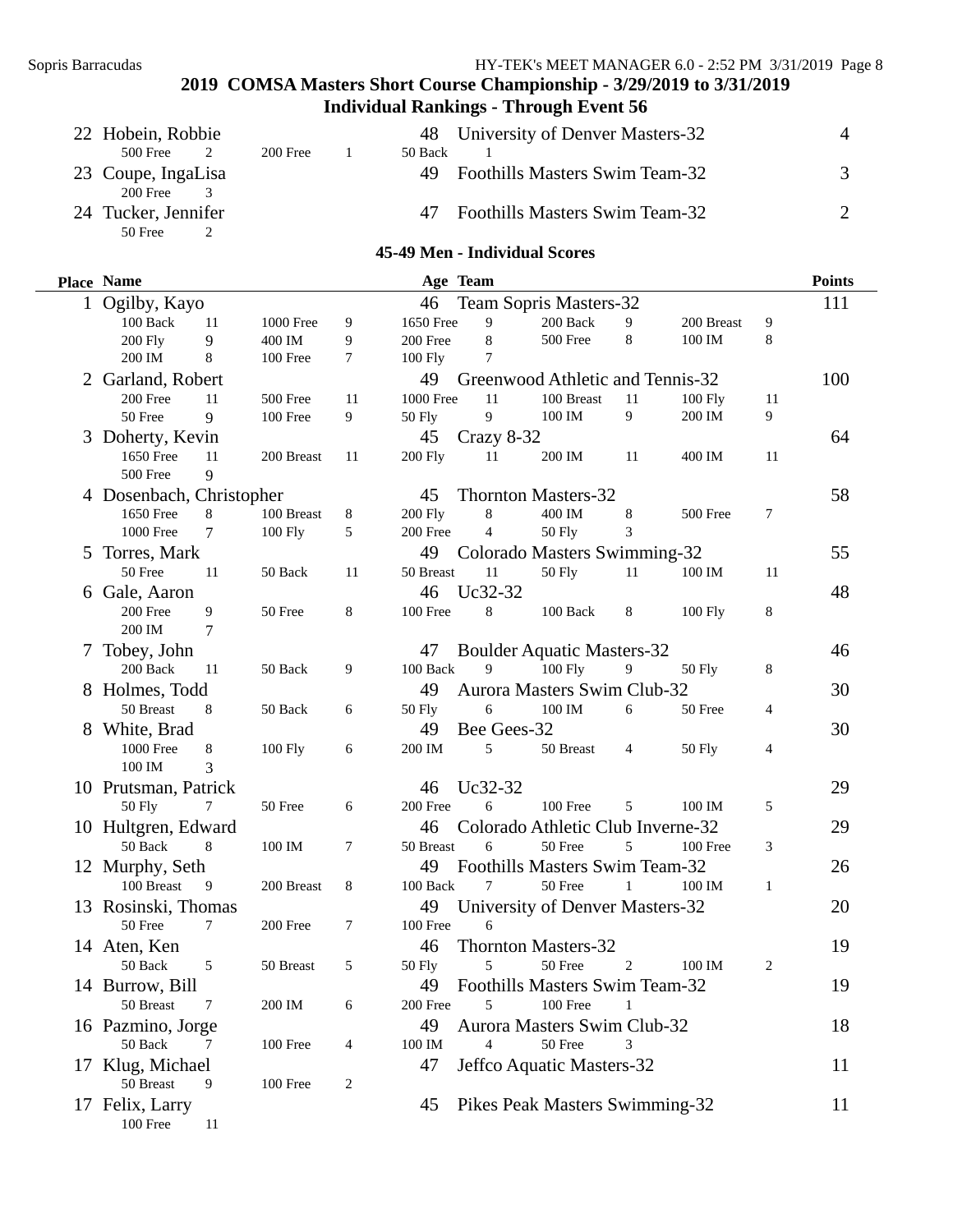#### **50-54 Women - Individual Scores**

| <b>Place Name</b><br>Age Team                                                            |                           | <b>Points</b> |
|------------------------------------------------------------------------------------------|---------------------------|---------------|
| 1 Vanderpoel, Nicole L<br>54<br>Greenwood Athletic and Tennis-32                         |                           | 130           |
| $11\,$<br>1650 Free<br>11<br>200 Back<br>11<br><b>50 Fly</b><br>$100$ Fly<br>11          | <b>200 Fly</b><br>11      |               |
| 9<br>200 IM<br>9<br>400 IM<br>11<br>500 Free<br>9<br>1000 Free                           | 8<br>50 Back              |               |
| 8<br>$\overline{7}$<br>100 Back<br>8<br>100 IM<br>50 Free<br>50 Breast<br>6              |                           |               |
| 50<br>Fast Masters-32<br>2 Richardson, Kim                                               |                           | 69            |
| 500 Free<br>50 Back<br>11<br>11<br>1000 Free<br>11<br>50 Free<br>9                       | 9<br>100 Free             |               |
| 100 Back<br>9<br>200 Back<br>9                                                           |                           |               |
| Tobey, Stacey<br><b>Boulder Aquatic Masters-32</b><br>50<br>3                            |                           | 66            |
| 50 Free<br>11<br>50 Breast<br>11<br>100 Breast<br>11<br>100 Free<br>11                   | 11<br>100 IM              |               |
| 200 IM<br>11                                                                             |                           |               |
| 4 Pearson, Deborah<br>52<br>New Mexico Masters Swimming-42                               |                           | 62            |
| 9<br>100 Fly<br><b>200 Fly</b><br>9<br>$\,8\,$<br>200 Free<br>9<br><b>50 Fly</b>         | 50 Free<br>6              |               |
| 5<br>50 Back<br>100 Free<br>100 Back<br>$\overline{4}$<br>6<br>500 Free<br>6             |                           |               |
| 5 Colon, Kristin<br>51<br>Team Sopris Masters-32                                         |                           | 51            |
| 50 Fly<br>$8\,$<br>50 Breast<br>8<br>100 Free<br>9<br>50 Free<br>7                       | $\tau$<br>100 IM          |               |
| 1000 Free<br>6<br>50 Back<br>6                                                           |                           |               |
| 6 Sellard, Tracy<br>54<br><b>Cherry Creek Athletic Club</b>                              |                           | 45            |
| 100 IM<br>100 Back<br>9<br>500 Free<br>$8\,$<br>11<br>50 Back<br>9                       | $\,8\,$<br>200 Back       |               |
| University of Denver Masters-32<br>7 Derr, Kirsten<br>54                                 |                           | 34            |
| 500 Free<br>200 Free<br>1000 Free<br>8<br>1650 Free<br>11<br>8<br>7                      |                           |               |
| 52<br>Foothills Masters Swim Team-32<br>8 Bunevich, Stephanie                            |                           | 33            |
| 200 Breast<br>100 Breast<br>9<br>50 Free<br>-11<br>50 Breast<br>9<br>$\overline{4}$      |                           |               |
| Bee Gees-32<br>9 Sparrow, Stacy<br>53                                                    |                           | 29            |
| <b>50 Fly</b><br>200 Back<br>50 Back<br>100 Back<br>6<br>6<br>7<br>5                     | 5<br>100 IM               |               |
| 10 Durst, Wendy<br>50<br>Lafayette Masters Swimming-32                                   |                           | 25            |
| 500 Free<br>200 Free<br>50 Breast<br>7<br>100 Free<br>5<br>8<br>5                        |                           |               |
| Foothills Masters Swim Team-32<br>11 Stier, Kathleen<br>54                               |                           | 22            |
| 100 Free<br>8<br>200 Back<br>50 Back<br>7<br>7                                           |                           |               |
| 12 Neujahr, Lisa<br>53<br>Loveland Masters Swimming-32                                   |                           | 18            |
| 100 Back<br>100 IM<br>50 Free<br>5<br>7<br>6                                             |                           |               |
| 50<br>Windsor-32<br>13 Ray, Shaundra                                                     |                           | 17            |
| <b>50 Fly</b><br>50 Free<br>3<br>100 IM<br>5<br>50 Breast<br>$\overline{4}$<br>3         | $\overline{2}$<br>50 Back |               |
| 50<br><b>Thornton Masters-32</b><br>14 Broncucia, Stacy                                  |                           | 16            |
| 50 Breast<br>100 Back<br>100 IM<br>$\overline{4}$<br>50 Back<br>5<br>$\overline{4}$<br>3 |                           |               |
| 15 Maresh, Paula<br>54<br>Foothills Masters Swim Team-32                                 |                           | 14            |
| 1000 Free<br>$\tau$<br>1650 Free<br>7                                                    |                           |               |
| 15 Walker, Laurie<br>54<br><b>Aurora Masters Swim Club-32</b>                            |                           | 14            |
| <b>50 Fly</b><br>50 Free<br>$\overline{2}$<br>100 IM<br>50 Breast<br>3<br>2<br>6         | 50 Back<br>$\mathbf{1}$   |               |
| Greenwood Athletic and Tennis-32<br>17 Sgambati, Sue<br>54                               |                           | 9             |
| 1650 Free<br>9                                                                           |                           |               |

#### **50-54 Men - Individual Scores**

| <b>Place Name</b> |            |           |    | Age Team                        |     |           |    |            |    | <b>Points</b> |  |
|-------------------|------------|-----------|----|---------------------------------|-----|-----------|----|------------|----|---------------|--|
| Barringer, Rob    | Unattached |           |    |                                 |     |           |    |            |    |               |  |
| $100$ Free        |            | 200 Free  | 11 | 1000 Free                       | -11 | 50 Back   | 11 | 50 Breast  |    |               |  |
| 50 Free           | Q          | 100 Back  | 9  | 100 Breast                      | -9  | 50 Fly    | 9  | 100 IM     | Q  |               |  |
| Bennett, Dean     |            |           |    | South Suburban Finaddicts<br>52 |     |           |    |            |    |               |  |
| 200 Breast        |            | 200 IM    | 11 | 500 Free                        |     | 1650 Free | 8  | 100 Breast | -8 |               |  |
| 100 Back          |            | 50 Breast | 6  | 50 Fly                          |     |           |    |            |    |               |  |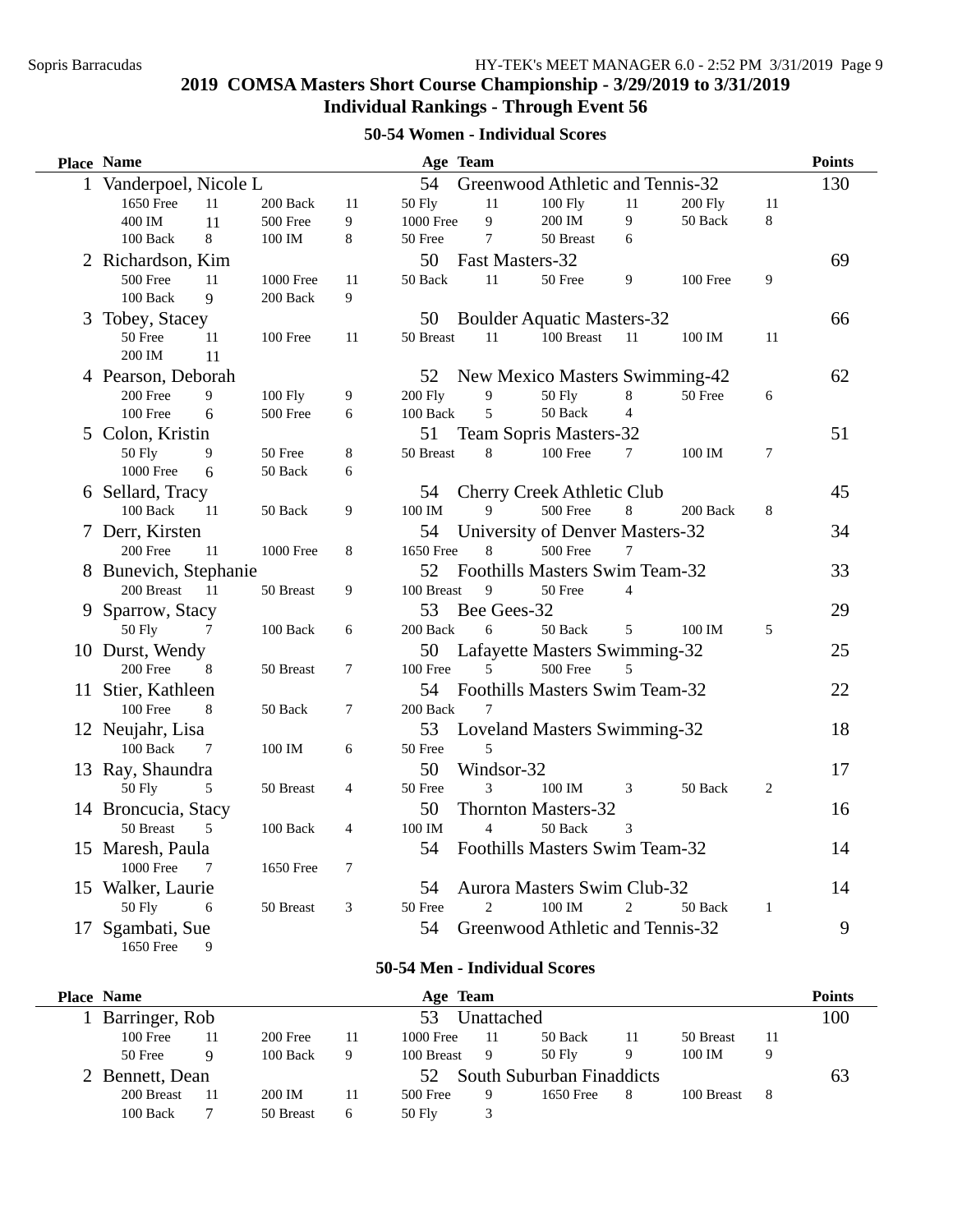| 2 Brower, William              |    |            |    | 52         |    | Lafayette Masters Swimming-32      |    |                |    | 63 |
|--------------------------------|----|------------|----|------------|----|------------------------------------|----|----------------|----|----|
| 500 Free                       | 11 | 1650 Free  | 11 | 400 IM     | 11 | 1000 Free                          | 9  | <b>200 Fly</b> | 9  |    |
| 200 Free                       | 7  | 100 Free   | 5  |            |    |                                    |    |                |    |    |
| 4 Webber, James                |    |            |    | 51         |    | Pikes Peak Masters Swimming-32     |    |                |    | 55 |
| 50 Free                        | 11 | $100$ Back | 11 | 100 Breast | 11 | 50 Fly                             | 11 | 100 IM         | 11 |    |
| 5 Nixon, William Stewart       |    |            |    | 50         |    | Team Sopris Masters-32             |    |                |    | 50 |
| $100$ Free                     | 9  | 50 Breast  | 9  | 50 Free    | 8  | 50 Back                            | 8  | $50$ Fly       | 8  |    |
| 100 IM                         | 8  |            |    |            |    |                                    |    |                |    |    |
| 6 Wise, Mike                   |    |            |    | 54         |    | University of Denver Masters-32    |    |                |    | 47 |
| $200$ Free                     | 9  | 50 Back    | 9  | 100 Free   | 8  | $100$ Back                         | 8  | 100 IM         | 7  |    |
| 50 Fly                         | 6  |            |    |            |    |                                    |    |                |    |    |
| 7 Maynard, Charles             |    |            |    | 53         |    | Pikes Peak Masters Swimming-32     |    |                |    | 36 |
| $100$ Fly                      | 11 | 200 Free   | 8  | $100$ Free | 7  | 50 Free                            | 5  | 50 Fly         | 5  |    |
| 8 Pins, Michael                |    |            |    | 53         |    | <b>Boulder Aquatic Masters-32</b>  |    |                |    | 30 |
| 50 Breast                      | 8  | 50 Fly     | 7  | 50 Back    | 6  | 100 IM                             | -5 | 50 Free        | 4  |    |
| 8 Hoyt, Brian                  |    |            |    | 52         |    | <b>Thornton Masters-32</b>         |    |                |    | 30 |
| 50 Back                        | 7  | 50 Breast  | 7  | 50 Free    | 6  | 100 IM                             | 6  | 50 Fly         | 4  |    |
| 10 Trieu, Terrance             |    |            |    | 54         |    | <b>Aurora Masters Swim Club-32</b> |    |                |    | 18 |
| 1650 Free                      | 9  | 400 IM     | 9  |            |    |                                    |    |                |    |    |
| 11 Bingham, Frank              |    |            |    | 53         |    | University of Denver Masters-32    |    |                |    | 13 |
| 50 Free                        | 7  | $100$ Free | 6  |            |    |                                    |    |                |    |    |
| 12 Wachendorf, Mark<br>200 Fly | 11 |            |    | 53         |    | Foothills Masters Swim Team-32     |    |                |    | 11 |

#### **55-59 Women - Individual Scores**

|   | <b>Place Name</b>    |                                         |                |    | Age Team       |    |                                   |    |            |    | <b>Points</b> |
|---|----------------------|-----------------------------------------|----------------|----|----------------|----|-----------------------------------|----|------------|----|---------------|
|   | McDonald, Kae        |                                         |                |    | 56             |    | Team Sopris Masters-32            |    |            |    | 80            |
|   | <b>200 Fly</b>       | 11                                      | 1000 Free      | 9  | 200 Breast     | 9  | 400 IM                            | 9  | 100 Breast | 8  |               |
|   | $100$ Fly            | 8                                       | 200 Free       | 7  | 1650 Free      | 7  | 50 Breast                         | 7  | 500 Free   | 5  |               |
|   | 2 Russello, Stacey D |                                         |                |    | 55             |    | South Suburban Finaddicts         |    |            |    | 73            |
|   | 200 Breast           | 11                                      | 100 Breast     | 9  | <b>100 Fly</b> | 9  | 500 Free                          | 8  | 50 Breast  | 8  |               |
|   | 200 IM               | 8                                       | 50 Fly         | 7  | 100 Free       | 5  | 50 Free                           | 4  | 100 IM     | 4  |               |
| 3 | Steffe, Kathleen     |                                         |                |    | 56             |    | Colorado Athletic Club Inverne-32 |    |            |    | 66            |
|   | 200 Free             | 11                                      | 500 Free       | 11 | $50$ Fly       | 11 | $100$ Fly                         | 11 | 100 IM     | 11 |               |
|   | 200 IM               | 11                                      |                |    |                |    |                                   |    |            |    |               |
| 4 | Campbell, Ellen      | Colorado Athletic Club Inverne-32<br>56 |                |    |                |    |                                   |    |            |    | 62            |
|   | 50 Breast            | 11                                      | 100 Breast     | 11 | 100 IM         | 9  | 50 Free                           | 8  | 50 Back    | 8  |               |
|   | 50 Fly               | 8                                       | 100 Free       | 7  |                |    |                                   |    |            |    |               |
|   | 5 Maleike, Corinna   |                                         |                |    | 58             |    | <b>Thornton Masters-32</b>        |    |            |    | 60            |
|   | 1000 Free            | 8                                       | 100 Back       | 8  | 50 Back        | 7  | 100 Free                          | 6  | 200 Free   | 6  |               |
|   | 50 Fly               | 6                                       | 50 Free        | 5  | 50 Breast      | 5  | 100 IM                            | 5  | 500 Free   | 4  |               |
| 6 | Clendenen, Karen     |                                         |                |    | 56             |    | <b>Cherry Creek Athletic Club</b> |    |            |    | 58            |
|   | 200 Back             | 7                                       | $200$ Fly      | 7  | 100 Fly        | 6  | 400 IM                            | 6  | 1000 Free  | 5  |               |
|   | 100 Back             | 5                                       | 200 Breast     | 5  | 200 IM         | 5  | 200 Free                          | 4  | 100 Breast | 4  |               |
|   | 500 Free             | 2                                       | 50 Fly         | 2  |                |    |                                   |    |            |    |               |
|   | Cotton, Suzy         |                                         |                |    | 59             |    | Colorado Athletic Club Inverne-32 |    |            |    | 57            |
|   | 50 Back              | 11                                      | 100 Back       | 11 | 200 Back       | 11 | $100$ Free                        | 9  | 100 IM     | 8  |               |
|   | 50 Free              | 7                                       |                |    |                |    |                                   |    |            |    |               |
| 8 | Danielsen, Sonia     |                                         |                |    | 57             |    | Greenwood Athletic and Tennis-32  |    |            |    | 47            |
|   | 200 Back             | 8                                       | <b>200 Fly</b> | 8  | 400 IM         | 7  | 100 Back                          | 6  | 200 Breast | 6  |               |
|   | 200 IM               | 6                                       | 100 Breast     | 5  | 1650 Free      | 1  |                                   |    |            |    |               |
| 9 | Garnier, Kathy       |                                         |                |    | 58             |    | Colorado Athletic Club Inverne-32 |    |            |    | 46            |
|   | 50 Free              | 11                                      | $100$ Free     | 11 | 200 Free       | 9  | 1650 Free                         | 9  | 100 IM     | 6  |               |
|   |                      |                                         |                |    |                |    |                                   |    |            |    |               |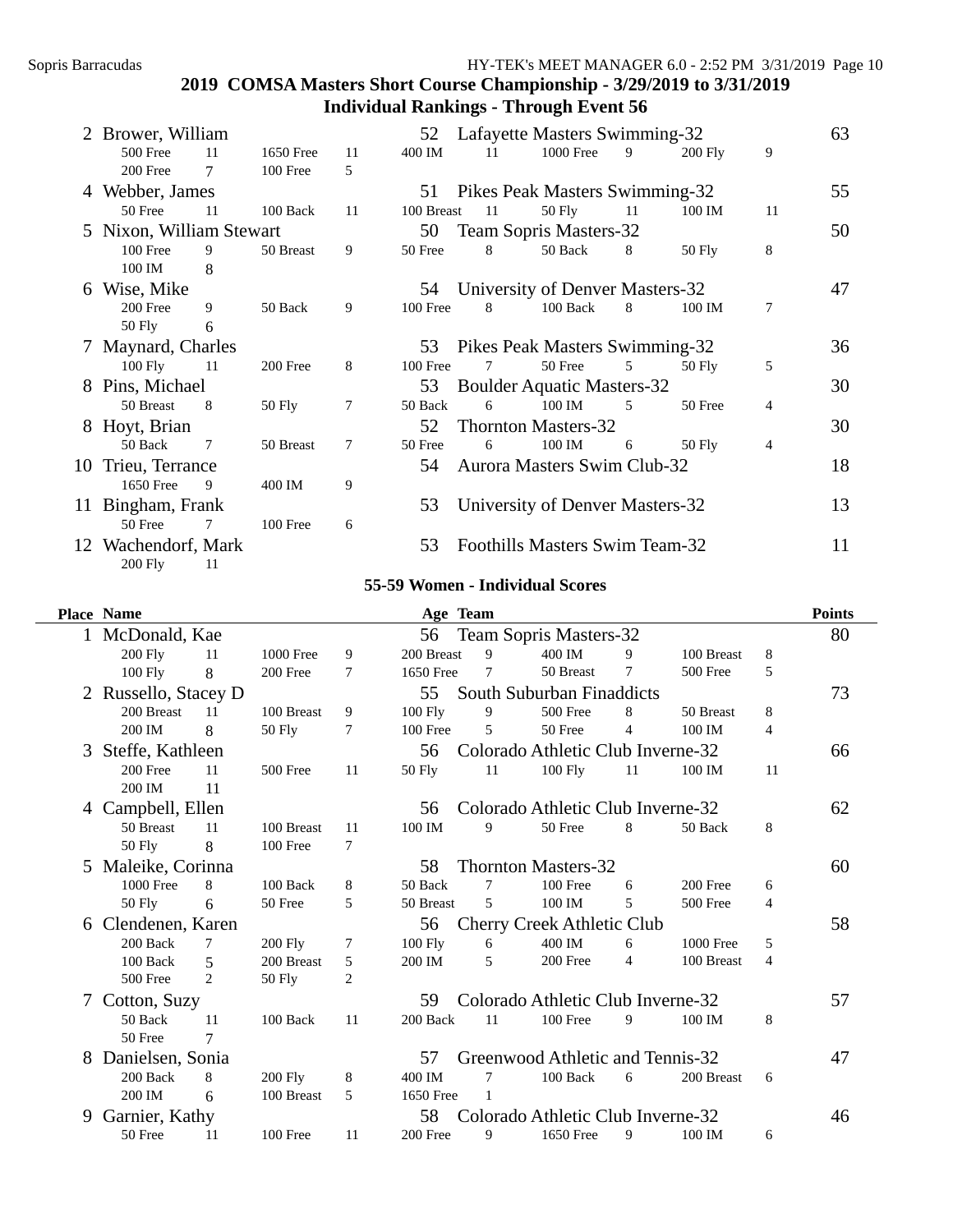| 10 Butler, Debra       |                |                   |                | 55        |                               | Greenwood Athletic and Tennis-32  |                |               |                | 40             |
|------------------------|----------------|-------------------|----------------|-----------|-------------------------------|-----------------------------------|----------------|---------------|----------------|----------------|
| <b>1000 Free</b>       | 11             | 100 Free          | 8              | 200 Free  | 8                             | 500 Free                          | 7              | 50 Free       | 6              |                |
| 11 Townley, Antoinette |                |                   |                | 58        |                               | <b>Thornton Masters-32</b>        |                |               |                | 39             |
| $200\text{ Back}$      | 9              | 100 Back          | $\tau$         | 100 Fly   | 7                             | <b>1000 Free</b>                  | 6              | <b>50 Fly</b> | $\overline{4}$ |                |
| 500 Free               | $\overline{3}$ | 1650 Free         | $\overline{c}$ | 100 Free  | $\mathbf{1}$                  |                                   |                |               |                |                |
| 12 Przekwas, Julie     |                |                   |                | 56        |                               | University of Denver Masters-32   |                |               |                | 37             |
| 1000 Free              | 7              | 200 Free          | 5              | 1650 Free | 5                             | 50 Back                           | 5              | 50 Fly        | 5              |                |
| 100 Free               | $\overline{3}$ | 100 IM            | 3              | 50 Free   | $\overline{2}$                | 50 Breast                         | $\overline{c}$ |               |                |                |
| 13 Flanery, Sherry     |                |                   |                | 55        |                               | Mission Viejo Masters-33          |                |               |                | 34             |
| 50 Free                | 9              | $100\text{ Back}$ | 9              | 50 Fly    | 9                             | 100 IM                            | 7              |               |                |                |
| 14 Stokoe, Jeanne      |                |                   |                | 57        |                               | <b>Thornton Masters-32</b>        |                |               |                | 27             |
| 100 Breast             | 7              | 200 Breast        | $\tau$         | 200 IM    | 7                             | 50 Breast                         | 6              |               |                |                |
| 15 Eldridge, Audrey    |                |                   |                | 56        |                               | Pikes Peak Masters Swimming-32    |                |               |                | 25             |
| 200 Breast             | 8              | 50 Back           | 6              | 100 Free  | $\overline{4}$                | 50 Breast                         | $\overline{4}$ | 50 Free       | 3              |                |
| 16 Najjar, Ellie       |                |                   |                | 57        | Crazy 8-32                    |                                   |                |               |                | 22             |
| 1650 Free              | 11             | 400 IM            | 11             |           |                               |                                   |                |               |                |                |
| 17 Craft, Carol        |                |                   |                | 57        |                               | <b>Thornton Masters-32</b>        |                |               |                | 21             |
| <b>200 Fly</b>         | 9              | 400 IM            | 8              | 1650 Free | $\overline{\mathcal{A}}$      |                                   |                |               |                |                |
| 18 Nelson, Judy        |                |                   |                | 58        |                               | Greenwood Athletic and Tennis-32  |                |               |                | 18             |
| 500 Free               | 9              | 200 IM            | 9              |           |                               |                                   |                |               |                |                |
| 18 Nowak, Elizabeth    |                |                   |                | 55        |                               | Greenwood Athletic and Tennis-32  |                |               |                | 18             |
| 50 Back                | $\mathbf Q$    | 50 Breast         | 9              |           |                               |                                   |                |               |                |                |
| 20 Dullea, Melanie     |                |                   |                | 57        |                               | South Suburban Finaddicts         |                |               |                | 14             |
| 1650 Free              | 8              | 500 Free          | 6              |           |                               |                                   |                |               |                |                |
| 21 Broad, Catherine    |                |                   |                | 59        |                               | Jeffco Aquatic Masters-32         |                |               |                | 9              |
| 100 Breast             | 6              | 1650 Free         | 3              |           |                               |                                   |                |               |                |                |
| 22 Nolte, Susan        |                |                   |                | 58        |                               | Colorado Athletic Club Inverne-32 |                |               |                | 7              |
| 50 Back                | $\overline{4}$ | 50 Breast         | 3              |           |                               |                                   |                |               |                |                |
| 22 Morrison, Mary E    |                |                   |                | 59        |                               | Team Sopris Masters-32            |                |               |                | $\overline{7}$ |
| 50 Back                | 3              | <b>50 Fly</b>     | 3              | 50 Breast | 1                             |                                   |                |               |                |                |
| 24 Robinson, Dea       |                |                   |                | 56        |                               | South Suburban Finaddicts         |                |               |                | 6              |
| 1650 Free              | 6              |                   |                |           |                               |                                   |                |               |                |                |
| 25 Wiener, Mary        |                |                   |                | 57        |                               | <b>Team Sopris Masters-32</b>     |                |               |                | 5              |
| 100 Free               | 2              | 100 IM            | 2              | 50 Free   |                               |                                   |                |               |                |                |
|                        |                |                   |                |           | 55-59 Men - Individual Scores |                                   |                |               |                |                |
|                        |                |                   |                |           |                               |                                   |                |               |                |                |

| <b>Place Name</b>      |     |            |    | Age Team  |                |                                  |    |            |                | <b>Points</b> |
|------------------------|-----|------------|----|-----------|----------------|----------------------------------|----|------------|----------------|---------------|
| Scott, Greg            |     |            |    | 59        |                | Greenwood Athletic and Tennis-32 |    |            |                | 79            |
| 200 Breast             | -11 | 50 Fly     | 11 | $100$ Fly | 11             | 200 IM                           | 11 | $100$ Free | 9              |               |
| 200 Free               | 9   | 100 Breast | 9  | 50 Free   | 8              |                                  |    |            |                |               |
| 2 Vitcenda, Eric       |     |            |    | 55        |                | Greenwood Athletic and Tennis-32 |    |            |                | 60            |
| 100 Back               | 11  | 50 Back    | 9  | 200 Back  | 8              | 200 Free                         |    | 100 IM     |                |               |
| 100 Free               | 5   | 50 Breast  | 5  | 50 Free   | $\overline{4}$ | $50$ Fly                         | 4  |            |                |               |
| 3 Edgerton, Karl       |     |            |    | 56        |                | Off Piste Aquatics-32            |    |            |                | 56            |
| 1650 Free              | 11  | $200$ Fly  | 11 | 400 IM    | 11             | 200 Free                         | 8  | 200 Back   | 6              |               |
| 500 Free               | 5.  | $100$ Free | 4  |           |                |                                  |    |            |                |               |
| 4 Le Vasseur, Andrew P |     |            |    | 55        |                | University of Denver Masters-32  |    |            |                | 54            |
| 200 Breast             | 9   | 1000 Free  | 8  | 100 Back  | 8              | $200$ Free                       | 5. | 50 Back    | 5              |               |
| 200 Back               | 5.  | 100 Breast | 4  | 500 Free  | 3              | 50 Fly                           | 3  | 100 Free   | $\overline{2}$ |               |
| 50 Free                |     | 100 IM     |    |           |                |                                  |    |            |                |               |
| 5 Anderson, Kirk H     |     |            |    | 59        |                | Greenwood Athletic and Tennis-32 |    |            |                | 53            |
| 50 Free                | 11  | 100 Free   | 11 | 200 Free  | 11             | 500 Free                         | 11 | 200 IM     | 9              |               |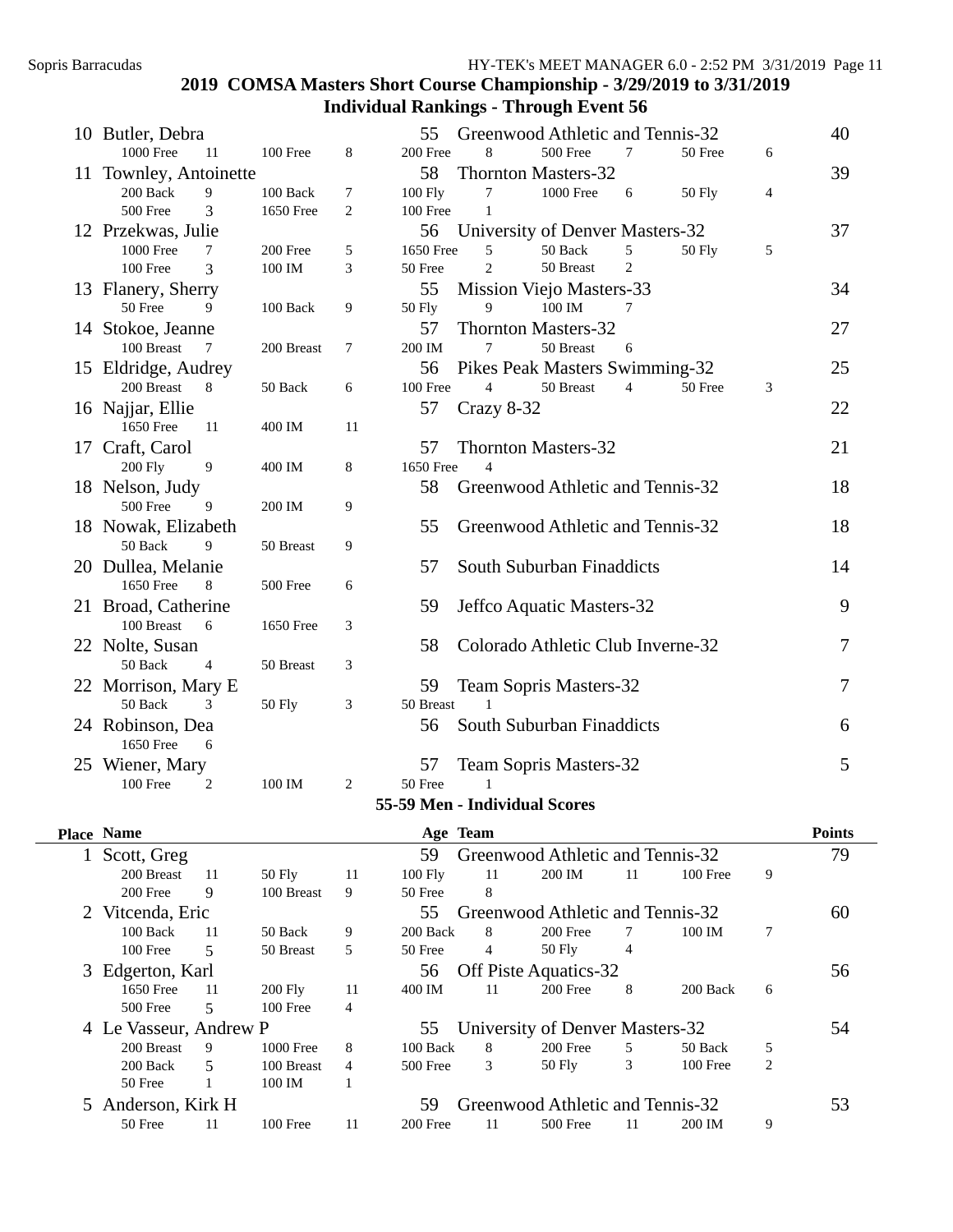| 6 Hugo, John                    |                      |                |    | 58             |                 | <b>Breckenridge Masters-32</b>    |   |           |   | 48 |
|---------------------------------|----------------------|----------------|----|----------------|-----------------|-----------------------------------|---|-----------|---|----|
| 50 Breast                       | 9                    | <b>50 Fly</b>  | 9  | 100 IM         | 9               | 50 Back                           | 8 | 100 Free  | 7 |    |
| 50 Free                         | 6                    |                |    |                |                 |                                   |   |           |   |    |
| 7 Hugo, Charles                 |                      |                |    | 57             | Uc32-32         |                                   |   |           |   | 45 |
| 100 Back                        | 9                    | 200 Back       | 9  | 50 Back        | $\tau$          | 50 Breast                         | 6 | 100 IM    | 6 |    |
| <b>50 Fly</b>                   | 5                    | 50 Free        | 3  |                |                 |                                   |   |           |   |    |
| 8 Nelson, Kurt                  |                      |                |    | 59             |                 | Greenwood Athletic and Tennis-32  |   |           |   | 39 |
| 50 Back                         | 11                   | 200 Back       | 11 | 500 Free       | 9               | 100 Free                          | 8 |           |   |    |
| 9 Kelly, John                   |                      |                |    | 57             | Bee Gees-32     |                                   |   |           |   | 38 |
| 1000 Free<br>200 Back           | 11<br>$\overline{4}$ | 1650 Free      | 9  | 100 Back       | 6               | 200 Free                          | 4 | 500 Free  | 4 |    |
| 10 Bunevich, Steven             |                      |                |    | 58             |                 | Foothills Masters Swim Team-32    |   |           |   | 36 |
| 100 Fly                         | 9                    | <b>200 Fly</b> | 9  | 200 Free       | 6               | 50 Fly                            | 6 | 100 Free  | 3 |    |
| 100 IM                          | 3                    |                |    |                |                 |                                   |   |           |   |    |
| 11 Brent, Steve                 |                      |                |    | 57             |                 | <b>Boulder Aquatic Masters-32</b> |   |           |   | 35 |
| 50 Fly                          | 8                    | 50 Free        | 7  | 100 Free       | 6               | 50 Back                           | 6 | 100 IM    | 5 |    |
| 50 Breast                       | 3                    |                |    |                |                 |                                   |   |           |   |    |
| 12 Coveney, Christopher         |                      |                |    | 56             |                 | Lafayette Masters Swimming-32     |   |           |   | 33 |
| 50 Breast                       | 11                   | 100 Breast     | 11 | 100 IM         | 11              |                                   |   |           |   |    |
| 13 Kahl, Steven                 |                      |                |    | 56             |                 | Greenwood Athletic and Tennis-32  |   |           |   | 31 |
| 50 Free                         | 9                    | 100 IM         | 8  | 50 Breast      | 7               | 50 Fly                            | 7 |           |   |    |
| 14 Ramirez, Alfonso             |                      |                |    | 57             | Bee Gees-32     |                                   |   |           |   | 28 |
| <b>1000 Free</b>                | 9                    | 100 Back       | 7  | 200 IM         | 5               | 50 Back                           | 3 | 200 Back  | 3 |    |
| <b>50 Fly</b>                   | 1                    |                |    |                |                 |                                   |   |           |   |    |
| 15 Reetz, Eric                  |                      |                |    | 59             | Bee Gees-32     |                                   |   |           |   | 27 |
| 400 IM                          | 9                    | 1650 Free      | 8  | <b>200 Fly</b> | 8               | 50 Back                           | 2 |           |   |    |
| 16 Melanson, Edward             |                      |                |    | 56             | Crazy 8-32      |                                   |   |           |   | 22 |
| 500 Free                        | 8                    | 200 Back       | 7  | 200 IM         | 7               |                                   |   |           |   |    |
| 17 Piccolotti, Sam<br>50 Breast | 8                    | 100 Breast     | 8  | 55<br>50 Free  | 5               | Colorado Athletic Club Inverne-32 |   |           |   | 21 |
|                                 |                      |                |    | 59             | Bee Gees-32     |                                   |   |           |   | 19 |
| 18 Huggins, David<br>100 Breast | 7                    | 200 IM         | 6  | 50 Breast      | $\overline{4}$  | 100 IM                            | 2 |           |   |    |
| 19 Mann, Jonathan               |                      |                |    | 58             |                 | Greenwood Athletic and Tennis-32  |   |           |   | 15 |
| 200 IM                          | 8                    | 500 Free       | 7  |                |                 |                                   |   |           |   |    |
| 20 Leo, Mark                    |                      |                |    | 59             | Bee Gees-32     |                                   |   |           |   | 13 |
| 50 Back                         | 4                    | 100 IM         | 4  | 50 Free        | 2               | 50 Fly                            | 2 | 50 Breast |   |    |
| 21 Nielson, Richard             |                      |                |    | 55             |                 | <b>Cherry Creek Athletic Club</b> |   |           |   | 8  |
| 100 Breast                      | 6                    | 50 Breast      | 2  |                |                 |                                   |   |           |   |    |
| 22 O'Keeffe, John               |                      |                |    | 57             | Bee Gees-32     |                                   |   |           |   | 7  |
| 100 Breast                      | 5                    | 100 Free       | 1  | 50 Back        | 1               |                                   |   |           |   |    |
| 22 Cattles, Steven              |                      |                |    | 59             | Bee Gees-32     |                                   |   |           |   | 7  |
| 100 Back                        | 5                    | 200 Back       | 2  |                |                 |                                   |   |           |   |    |
| 24 Roush, Stephen P             |                      |                |    | 56             | Fast Masters-32 |                                   |   |           |   | 6  |
| 500 Free                        | 6                    |                |    |                |                 |                                   |   |           |   |    |

### **60-64 Women - Individual Scores**

| <b>Place Name</b> |    |                                        |    | Age Team  |    |                                |     |            |    | <b>Points</b> |  |  |  |  |
|-------------------|----|----------------------------------------|----|-----------|----|--------------------------------|-----|------------|----|---------------|--|--|--|--|
| Kerr, Ann         |    | Greenwood Athletic and Tennis-32<br>62 |    |           |    |                                |     |            |    |               |  |  |  |  |
| 500 Free          | 11 | 1000 Free                              | 11 | 1650 Free | 11 | 200 Back                       | 11  | $100$ Free | 9  |               |  |  |  |  |
| 200 Free          | 9  | 50 Fly                                 | 9  | 50 Free   | 8  | 50 Back                        | 8   | $100$ Back | 8  |               |  |  |  |  |
| 100 IM            | 8  |                                        |    |           |    |                                |     |            |    |               |  |  |  |  |
| 2 Bennett, Lisa A |    |                                        |    | 62        |    | Pikes Peak Masters Swimming-32 |     |            |    | 99            |  |  |  |  |
| 50 Free           | 11 | 200 Free                               | 11 | 50 Back   | 11 | 100 Back                       | -11 | 50 Breast  | 11 |               |  |  |  |  |
| 100 Breast        | 11 | 50 Fly                                 | 11 | 100 IM    |    | 200 IM                         | 11  |            |    |               |  |  |  |  |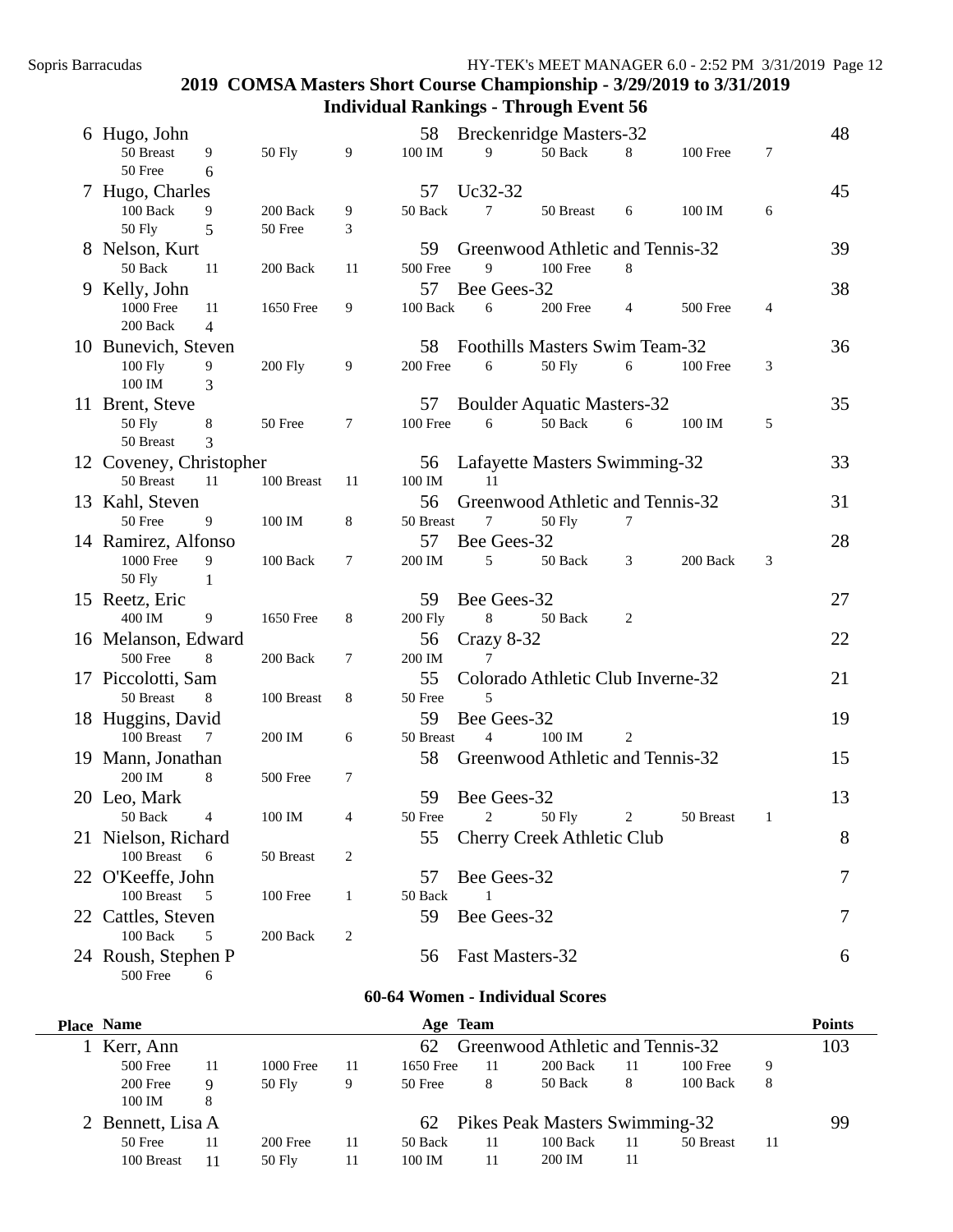| 3             | Guidas, Claire       |    |            |    | 61              |             | <b>Team Sopris Masters-32</b>     |    |           |   | 84 |
|---------------|----------------------|----|------------|----|-----------------|-------------|-----------------------------------|----|-----------|---|----|
|               | 1650 Free            | 9  | 200 Back   | 9  | 100 Free        | 8           | $200$ Free                        | 8  | 500 Free  | 8 |    |
|               | 50 Fly               | 8  | 50 Free    | 7  | 50 Back         | 7           | 100 Back                          | 7  | 100 IM    | 7 |    |
|               | 50 Breast            | 6  |            |    |                 |             |                                   |    |           |   |    |
|               | 4 Boschert, Carol    |    |            |    | 62              |             | Team Sopris Masters-32            |    |           |   | 58 |
|               | 100 Breast           | 9  | 200 Free   | 7  | 50 Breast       | 7           | $100$ Free                        | 6  | 50 Back   | 6 |    |
|               | $100$ Back           | 6  | $50$ Fly   | 6  | 100 IM          | 6           | 50 Free                           | 5  |           |   |    |
|               | 5 Anderson, Jeanette |    |            |    | 60              |             | Greenwood Athletic and Tennis-32  |    |           |   | 44 |
|               | 50 Free              | 9  | 50 Back    | 9  | 100 Back        | 9           | 100 IM                            | 9  | 50 Breast | 8 |    |
|               | 6 Achterberg, Elaine |    |            |    | 64              |             | Foothills Masters Swim Team-32    |    |           |   | 37 |
|               | 200 Breast           | 11 | $500$ Free | 9  | 50 Breast       | 9           | 200 IM                            | 8  |           |   |    |
| $\mathcal{L}$ | Shaw, Lori           |    |            |    | 62              |             | Greenwood Athletic and Tennis-32  |    |           |   | 36 |
|               | 200 Breast           | 9  | 100 Breast | 8  | $100$ Free      | 5           | 50 Back                           | 5  | 50 Breast | 5 |    |
|               | 50 Free              | 4  |            |    |                 |             |                                   |    |           |   |    |
|               | 8 Bennett, Aimee     |    |            |    | 62              |             | South Suburban Finaddicts         |    |           |   | 30 |
|               | 200 Back             | 8  | 1650 Free  | 7  | <b>500 Free</b> | 6           | $100$ Back                        | .5 | 50 Back   | 4 |    |
|               | 8 Ramsey, Becky      |    |            |    | 64              | Bee Gees-32 |                                   |    |           |   | 30 |
|               | 200 Fly              | 11 | 400 IM     | 11 | 1650 Free       | 8           |                                   |    |           |   |    |
|               | 10 Carlson, Lori     |    |            |    | 60              |             | Foothills Masters Swim Team-32    |    |           |   | 29 |
|               | 1000 Free            | 9  | $100$ Free | 7  | $50$ Fly        | 7           | 50 Free                           | 6  |           |   |    |
|               | 11 Wixted, Nancy     |    |            |    | 60              |             | Colorado Athletic Club Inverne-32 |    |           |   | 20 |
|               | $100$ Free           | 11 | 200 IM     | 9  |                 |             |                                   |    |           |   |    |
|               | 12 Hoffecker, Lily   |    |            |    | 63              |             | South Suburban Finaddicts         |    |           |   | 12 |
|               | 500 Free             |    | 50 Fly     | 5  |                 |             |                                   |    |           |   |    |

#### **60-64 Men - Individual Scores**

|  | <b>Place Name</b> |
|--|-------------------|
|--|-------------------|

|   | <b>Place Name</b>    |     |                |    | Age Team       |             |                                   |    |            |   | <b>Points</b> |
|---|----------------------|-----|----------------|----|----------------|-------------|-----------------------------------|----|------------|---|---------------|
|   | Heggy, Terry         |     |                |    | 64             |             | <b>Team Sopris Masters-32</b>     |    |            |   | 116           |
|   | 1000 Free            | 11  | 1650 Free      | 11 | 200 Back       | 11          | $100$ Back                        | 9  | 200 Breast | 9 |               |
|   | 100 Fly              | 9   | <b>200 Fly</b> | 9  | 400 IM         | 9           | 200 Free                          | 8  | 100 Breast | 8 |               |
|   | 500 Free             | 7   | 200 IM         | 7  | 50 Back        | 4           | $50$ Fly                          | 4  |            |   |               |
| 2 | Clark, Lee           |     |                |    | 63             |             | Cherry Creek Athletic Club        |    |            |   | 80            |
|   | 200 Back             | 9   | 100 Back       | 8  | <b>100 Fly</b> | 8           | 1000 Free                         |    | 200 Breast | 7 |               |
|   | 100 Breast           | 6   | <b>200 Fly</b> | 6  | 400 IM         | 6           | 200 Free                          | 5  | 200 IM     | 5 |               |
|   | 1650 Free            | 4   | 100 Free       | 3  | 500 Free       | 3           | 50 Fly                            | 3  |            |   |               |
|   | 3 Nolte, Christopher |     |                |    | 62             |             | Colorado Athletic Club Inverne-32 |    |            |   | 70            |
|   | $100$ Fly            | 11  | 50 Free        | 9  | 50 Back        | 9           | $50$ Fly                          | 9  | 100 IM     | 9 |               |
|   | 100 Free             | 8   | 500 Free       | 8  | 50 Breast      |             |                                   |    |            |   |               |
| 4 | David, Brad          |     |                |    | 64             |             | Foothills Masters Swim Team-32    |    |            |   | 67            |
|   | 100 Breast           | 9   | 200 Breast     | 8  | 1650 Free      | 7           | 200 Free                          | 6  | 50 Fly     | 6 |               |
|   | 200 IM               | 6   | 100 Free       | 5  | 100 IM         | 5           | 50 Free                           | 4  | 500 Free   | 4 |               |
|   | 50 Breast            | 4   | 50 Back        | 3  |                |             |                                   |    |            |   |               |
|   | 5 Mann, Michael      |     |                |    | 64             |             | Greenwood Athletic and Tennis-32  |    |            |   | 53            |
|   | 100 Free             | -11 | 200 Free       | 11 | 500 Free       | 11          | 200 IM                            | 11 | 50 Breast  | 9 |               |
| 6 | Hess, Richard        |     |                |    | 64             | Bee Gees-32 |                                   |    |            |   | 52            |
|   | 50 Free              | -11 | 50 Back        | 11 | 50 Fly         | 11          | 100 IM                            | 11 | 50 Breast  | 8 |               |
| 6 | Cramer, Scott        |     |                |    | 60             |             | Greenwood Athletic and Tennis-32  |    |            |   | 52            |
|   | <b>200 Fly</b>       | 8   | 100 IM         | 8  | 400 IM         | 8           | 50 Back                           | 7  | 50 Fly     | 7 |               |
|   | 1650 Free            | 6   | 50 Free        | 5  | 50 Breast      | 3           |                                   |    |            |   |               |
| 8 | Louie, Jamie         |     |                |    | 62             |             | <b>Csst Masters-32</b>            |    |            |   | 48            |
|   | 100 Breast           | 11  | 200 Breast     | 11 | 400 IM         | 11          | 200 IM                            | 9  | 50 Breast  | 6 |               |
| 9 | Ronat, Jon F         |     |                |    | 63             |             | Foothills Masters Swim Team-32    |    |            |   | 36            |
|   | 1000 Free            | 9   | 1650 Free      | 8  | <b>200 Fly</b> | 7           | 400 IM                            | 7  | 500 Free   | 5 |               |
|   |                      |     |                |    |                |             |                                   |    |            |   |               |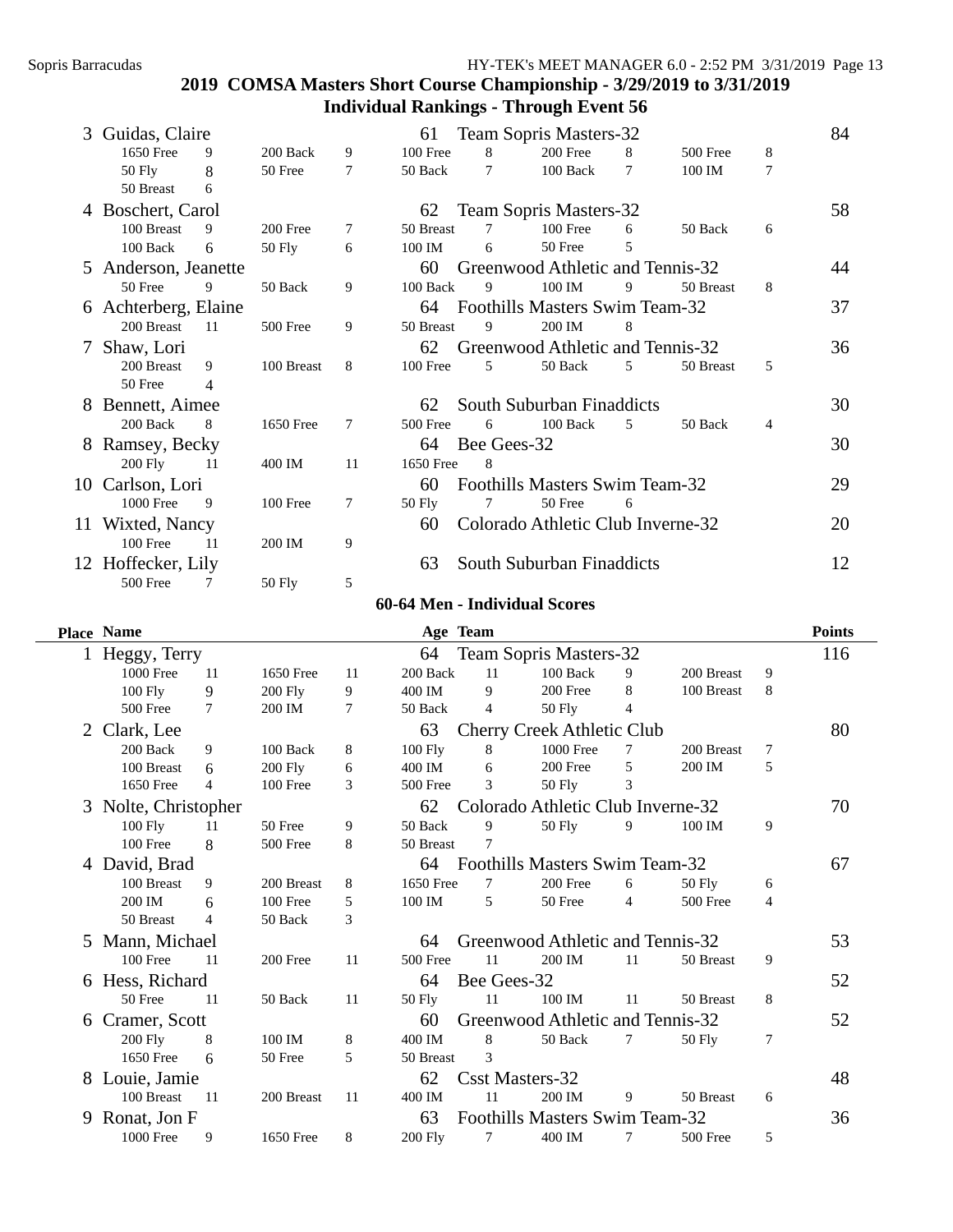| 10       | Bowman, Herbert      |     |                |    | 60         | Durango Masters |                                   |   |          |   | 35 |
|----------|----------------------|-----|----------------|----|------------|-----------------|-----------------------------------|---|----------|---|----|
|          | $100$ Free           | 9   | 200 Free       | 9  | 500 Free   | 9               | 50 Back                           | 8 |          |   |    |
|          | 11 Morrison, Jeffrey |     |                |    | 64         |                 | Team Sopris Masters-32            |   |          |   | 34 |
|          | 50 Free              | 7   | 200 Free       | 7  | 100 Breast | 7               | 100 IM                            |   | 100 Free | 6 |    |
|          | 12 Hice, Randy       |     |                |    | 64         | Uc32-32         |                                   |   |          |   | 25 |
|          | 50 Back              | - 6 | 100 IM         | 6  | 50 Breast  | 5               | 50 Fly                            | 5 | 50 Free  | 3 |    |
|          | 13 Brackett, Bill    |     |                |    | 61         | Crazy 8-32      |                                   |   |          |   | 22 |
|          | 100 Back             | -11 | <b>200 Fly</b> | 11 |            |                 |                                   |   |          |   |    |
|          | 14 Gray, David S     |     |                |    | 60         |                 | <b>Thornton Masters-32</b>        |   |          |   | 19 |
|          | 50 Breast            | -11 | 200 IM         | 8  |            |                 |                                   |   |          |   |    |
|          | 15 Erzinger, Martin  |     |                |    | 61         |                 | Greenwood Athletic and Tennis-32  |   |          |   | 18 |
|          | 50 Fly               | - 8 | 50 Free        | 6  | 100 IM     | 4               |                                   |   |          |   |    |
|          | 16 Miller, David     |     |                |    | 61         |                 | Greenwood Athletic and Tennis-32  |   |          |   | 16 |
|          | 50 Back              | .5  | 100 Free       | 4  | 100 IM     | 3               | 50 Free                           | 2 | 50 Fly   | 2 |    |
|          | 17 McKenry, Robert   |     |                |    | 60         |                 | Foothills Masters Swim Team-32    |   |          |   | 15 |
|          | 50 Free              | 8   | 100 Free       | 7  |            |                 |                                   |   |          |   |    |
| $\Gamma$ | Culp, Michael        |     |                |    | 63         |                 | South Suburban Finaddicts         |   |          |   | 15 |
|          | 1650 Free            | 9   | 500 Free       | 6  |            |                 |                                   |   |          |   |    |
| 19.      | McDonough, Jim       |     |                |    | 63         |                 | <b>Cherry Creek Athletic Club</b> |   |          |   | 13 |
|          | 1000 Free            | 8   | 1650 Free      | 5  |            |                 |                                   |   |          |   |    |

#### **65-69 Women - Individual Scores**

|    | Place Name         |       |            |    | Age Team   |    |                                   |    |            |    | <b>Points</b> |
|----|--------------------|-------|------------|----|------------|----|-----------------------------------|----|------------|----|---------------|
|    | Lieberman, Nancy   |       |            |    | 69         |    | Cherry Creek Athletic Club        |    |            |    | 72            |
|    | 200 Back           | 11    | 200 Breast | 11 | 50 Back    | 9  | 200 Free                          | 8  | 100 Back   | 8  |               |
|    | 1000 Free          |       | 500 Free   | 6  | 1650 Free  | 6  | 100 Breast                        | 6  |            |    |               |
|    | 2 Rosener, Karen   |       |            |    | 65         |    | Fast Masters-32                   |    |            |    | 66            |
|    | 50 Free            | 11    | 100 Free   | 11 | 50 Breast  | 11 | 100 Breast                        | 11 | 50 Fly     | 11 |               |
|    | 100 IM             | -11   |            |    |            |    |                                   |    |            |    |               |
| 3  | Shaffer, Cynthia E |       |            |    | 68         |    | <b>Boulder Aquatic Masters-32</b> |    |            |    | 49            |
|    | 50 Back            | -11   | 100 Back   | 11 | 50 Free    | 9  | 50 Breast                         | 9  | 100 Breast | 9  |               |
|    | 4 Roche, Carolyn   |       |            |    | 67         |    | <b>Boulder Aquatic Masters-32</b> |    |            |    | 48            |
|    | 1650 Free          | $-11$ | 200 IM     | 11 | $100$ Free | 9  | 100 IM                            | 9  | 100 Breast | 8  |               |
|    | 5 Flynn, Cindy     |       |            |    | 65         |    | Colorado Masters Swimming-32      |    |            |    | 46            |
|    | 200 Free           | -11   | 500 Free   | 9  | $50$ Fly   | 9  | 200 IM                            | 9  | 100 IM     | 8  |               |
|    | 6 Laney, Judith    |       |            |    | 66         |    | University of Denver Masters-32   |    |            |    | 39            |
|    | <b>500 Free</b>    | 11    | 1000 Free  | 11 | 1650 Free  | 9  | $100$ Free                        | 8  |            |    |               |
|    | 7 Panos, Angie     |       |            |    | 69         |    | <b>Cherry Creek Athletic Club</b> |    |            |    | 38            |
|    | 200 Free           | 9     | 1000 Free  | 8  | $100$ Free | 7  | 500 Free                          | 7  | 1650 Free  | 7  |               |
| 8  | Maxfield, Teresa   |       |            |    | 66         |    | Pikes Peak Masters Swimming-32    |    |            |    | 31            |
|    | $100$ Back         | 9     | 50 Free    | 8  | 100 Breast | 7  | 100 IM                            | 7  |            |    |               |
|    | 9 Lestikow, Polly  |       |            |    | 65         |    | Greenwood Athletic and Tennis-32  |    |            |    | 25            |
|    | 1000 Free          | 9     | 500 Free   | 8  | 1650 Free  | 8  |                                   |    |            |    |               |
| 10 | Yoder, Margie E    |       |            |    | 66         |    | Colorado Athletic Club Inverne-32 |    |            |    |               |
|    | 50 Free            |       |            |    |            |    |                                   |    |            |    |               |

#### **65-69 Men - Individual Scores**

| <b>Place Name</b> |                |    | Age Team  |     |                           |   |          | <b>Points</b> |
|-------------------|----------------|----|-----------|-----|---------------------------|---|----------|---------------|
| Hughes, John      |                |    |           |     | South Suburban Finaddicts |   |          | 137           |
| 200 Free          | $500$ Free     | 11 | 1000 Free | 11. | 1650 Free                 |   | 50 Fly   |               |
| 100 Fly           | <b>200 Fly</b> | 11 | 100 Free  | 9   | 100 Back                  | Q | 200 Back |               |
| 400 IM            | 50 Free        |    | 50 Back   | 8   | 100 IM                    |   |          |               |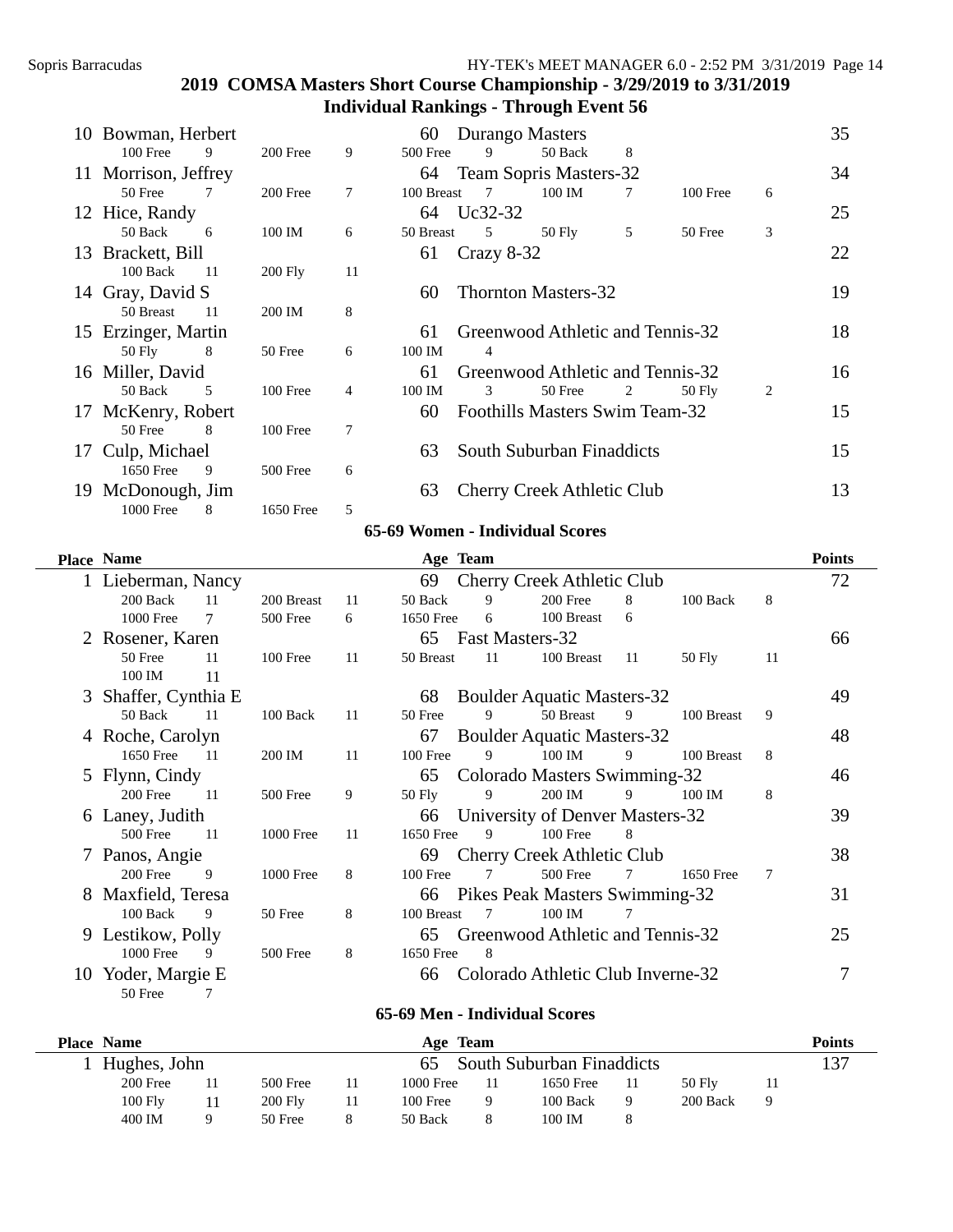| 2 Levy, Michael R      |     |            |    | 69         |                 | <b>Cherry Creek Athletic Club</b> |    |            |    | 93 |
|------------------------|-----|------------|----|------------|-----------------|-----------------------------------|----|------------|----|----|
| $50$ Fly               | 9   | 100 Fly    | 9  | 200 Fly    | 9               | 50 Breast                         | 8  | 100 Breast | 8  |    |
| 200 Breast             | 8   | 200 IM     | 8  | 50 Back    | 7               | 100 Back                          | 7  | 200 Back   | 7  |    |
| 100 IM                 | 7   | 100 Free   | 6  |            |                 |                                   |    |            |    |    |
| 3 Stanback, John       |     |            |    | 65         | Fast Masters-32 |                                   |    |            |    | 66 |
| 50 Back                | 11  | 100 Back   | 11 | 200 Back   | 11              | 100 IM                            | 11 | 200 IM     | 11 |    |
| 400 IM                 | 11  |            |    |            |                 |                                   |    |            |    |    |
| 4 Linn, Michael        |     |            |    | 69         | Bee Gees-32     |                                   |    |            |    | 65 |
| 200 Free               | 9   | 500 Free   | 8  | 1000 Free  | 8               | 100 Breast                        | 7  | 200 Breast | 7  |    |
| 50 Free                | 6   | 100 IM     | 6  | 50 Back    | 5               | 50 Breast                         | 5  | 100 Free   | 4  |    |
| 5 Waterbury, Stuart    |     |            |    | 65         |                 | <b>Boulder Aquatic Masters-32</b> |    |            |    | 55 |
| 50 Free                | -11 | 100 Free   | 11 | 50 Breast  | 11              | 100 Breast                        | 11 | 200 Breast | 11 |    |
| 6 Feely, Kevin         |     |            |    | 66         |                 | Jeffco Aquatic Masters-32         |    |            |    | 51 |
| 50 Free                | 9   | 50 Back    | 9  | 100 IM     | 9               | $100$ Free                        | 8  | 100 Back   | 8  |    |
| 200 Back               | 8   |            |    |            |                 |                                   |    |            |    |    |
| 7 MacDonald, Lee H     |     |            |    | 67         | Fast Masters-32 |                                   |    |            |    | 36 |
| 50 Breast              | 9   | 100 Breast | 9  | 200 Breast | 9               | 200 IM                            | 9  |            |    |    |
| 8 Standring, Timothy J |     |            |    | 68         |                 | Cherry Creek Athletic Club        |    |            |    | 23 |
| 500 Free               | 9   | 100 Free   | 7  | 50 Breast  | 7               |                                   |    |            |    |    |
| 9 Skulstad, John       |     |            |    | 65         |                 | University of Denver Masters-32   |    |            |    | 17 |
| 50 Back                | 6   | 50 Breast  | 6  | $100$ Free | 5               |                                   |    |            |    |    |
| 10 Ott, William A      |     |            |    | 66         |                 | Jeffco Aquatic Masters-32         |    |            |    | 9  |
| 1000 Free              | 9   |            |    |            |                 |                                   |    |            |    |    |
| 11 Russell, Daniel     |     |            |    | 65         |                 | Pikes Peak Masters Swimming-32    |    |            |    | 7  |
| 50 Free                | 7   |            |    |            |                 |                                   |    |            |    |    |

#### **70-74 Women - Individual Scores**

| <b>Place Name</b>  |    |            |    | Age Team                      |    |                                   |    |           |    | <b>Points</b> |
|--------------------|----|------------|----|-------------------------------|----|-----------------------------------|----|-----------|----|---------------|
| Noble, Ann         |    |            |    | 71                            |    | <b>Cherry Creek Athletic Club</b> |    |           |    | 129           |
| 1000 Free          | 11 | 1650 Free  | 11 | 200 Back                      | 11 | $100$ Fly                         | 11 | $200$ Fly | 11 |               |
| 200 IM             | 11 | 50 Free    | 9  | $100$ Free                    | 9  | 200 Free                          | 9  | 500 Free  | 9  |               |
| $100$ Back         | 9  | $50$ Fly   | 9  | 100 IM                        | 9  |                                   |    |           |    |               |
| 2 Phelps, Reola    |    |            |    | 74                            |    | <b>Cherry Creek Athletic Club</b> |    |           |    | 81            |
| 100 Breast         | 11 | 200 Breast | 11 | 50 Back                       | 9  | 200 Back                          | 9  | 50 Breast | 9  |               |
| 50 Free            | 8  | $100$ Free | 8  | 200 Free                      | 8  | $100$ Back                        | 8  |           |    |               |
| 3 Prall, Winifred  |    |            |    | 71                            |    | Greenwood Athletic and Tennis-32  |    |           |    | 55            |
| $100$ Free         | 11 | 200 Free   | 11 | 500 Free                      | 11 | 50 Back                           | 11 | 50 Breast | 11 |               |
| 4 Mullane, Rebecca |    |            |    | 72                            |    | Pikes Peak Masters Swimming-32    |    |           |    | 44            |
| 50 Free            | 11 | $100$ Back | 11 | $50$ Fly                      | 11 | 100 IM                            | 11 |           |    |               |
|                    |    |            |    | 70-74 Men - Individual Scores |    |                                   |    |           |    |               |

|   | <b>Place Name</b>    |    |           |    | Age Team   |                |                                   |    |            |   | <b>Points</b> |
|---|----------------------|----|-----------|----|------------|----------------|-----------------------------------|----|------------|---|---------------|
|   | Kalstrom, Reynold    |    |           |    | 74         |                | Foothills Masters Swim Team-32    |    |            |   | 121           |
|   | 1000 Free            | 11 | 1650 Free | 11 | 200 Back   | 11             | 200 IM                            | 11 | 50 Free    | 9 |               |
|   | 50 Back              | 9  | 50 Breast | 9  | 200 Breast | 9              | $50$ Fly                          | 9  | 100 IM     | 9 |               |
|   | 200 Free             | 8  | 100 Back  | 8  | $100$ Free |                |                                   |    |            |   |               |
|   | 2 Zaparanick, Robert |    |           |    | 73         |                | <b>Cherry Creek Athletic Club</b> |    |            |   | 77            |
|   | 100 Breast           | 9  | 50 Free   | 8  | 500 Free   | 8              | 1000 Free                         | 8  | 50 Back    | 8 |               |
|   | $50$ Fly             | 8  | 100 IM    | 8  | 100 Back   | $\overline{7}$ | 50 Breast                         |    | $100$ Free | 6 |               |
|   | 3 Burson, William    |    |           |    | 74         |                | Greenwood Athletic and Tennis-32  |    |            |   | 49            |
|   | 500 Free             | 11 | 100 IM    | 11 | $100$ Free | 9              | 200 Free                          | 9  | 1650 Free  | 9 |               |
| 4 | Vaughan, James       |    |           |    | 72.        |                | University of Denver Masters-32   |    |            |   | 46            |
|   | 50 Free              | 11 | 50 Back   | 11 | 100 Back   | 9              | $100$ Free                        | 8  | 200 Free   |   |               |